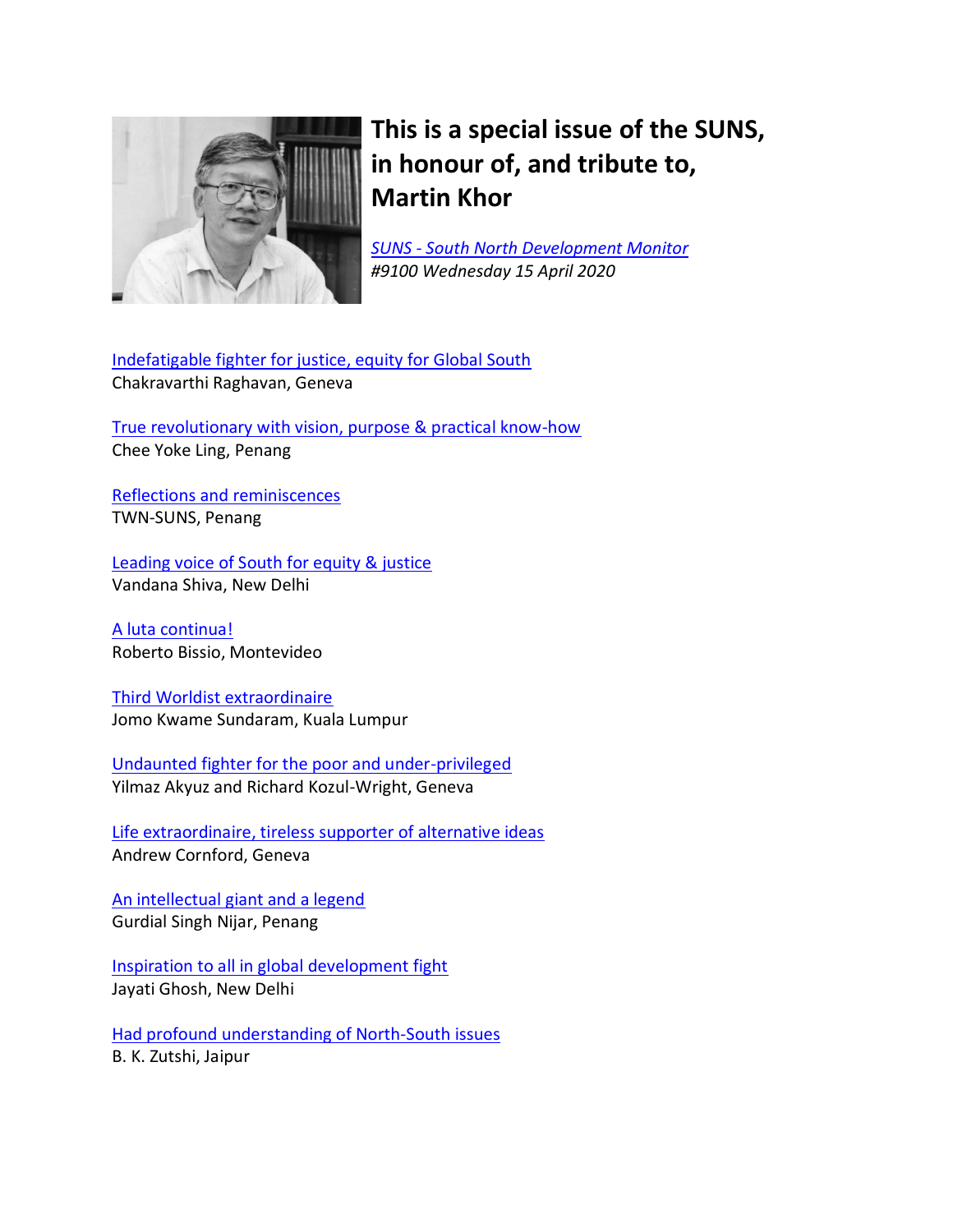[Deep commitment to his convictions](#page-23-0) S.P. Shukla, Pune

[A tower of the Global South](#page-24-0) Rammanohar Reddy, Hyderabad

[Formidable campaigner and fighter](#page-25-0) Bhagirath Lal Das, New Delhi

[Champion of South-South Cooperation](#page-28-0) Hardeep Singh Puri, New Delhi

[An irreplaceable leader, trusted by all CSOs](#page-29-0) Prof. Jane Kelsey, Auckland

[His legacy, example will help to shape](#page-30-0) a better world for all Vicente Paolo Yu, Geneva

[A tireless defender of the Third World](#page-33-0) Kanaga Raja, Geneva

[Great helmsman in fight for trade-environment justice](#page-34-0) D. Ravi Kanth, Geneva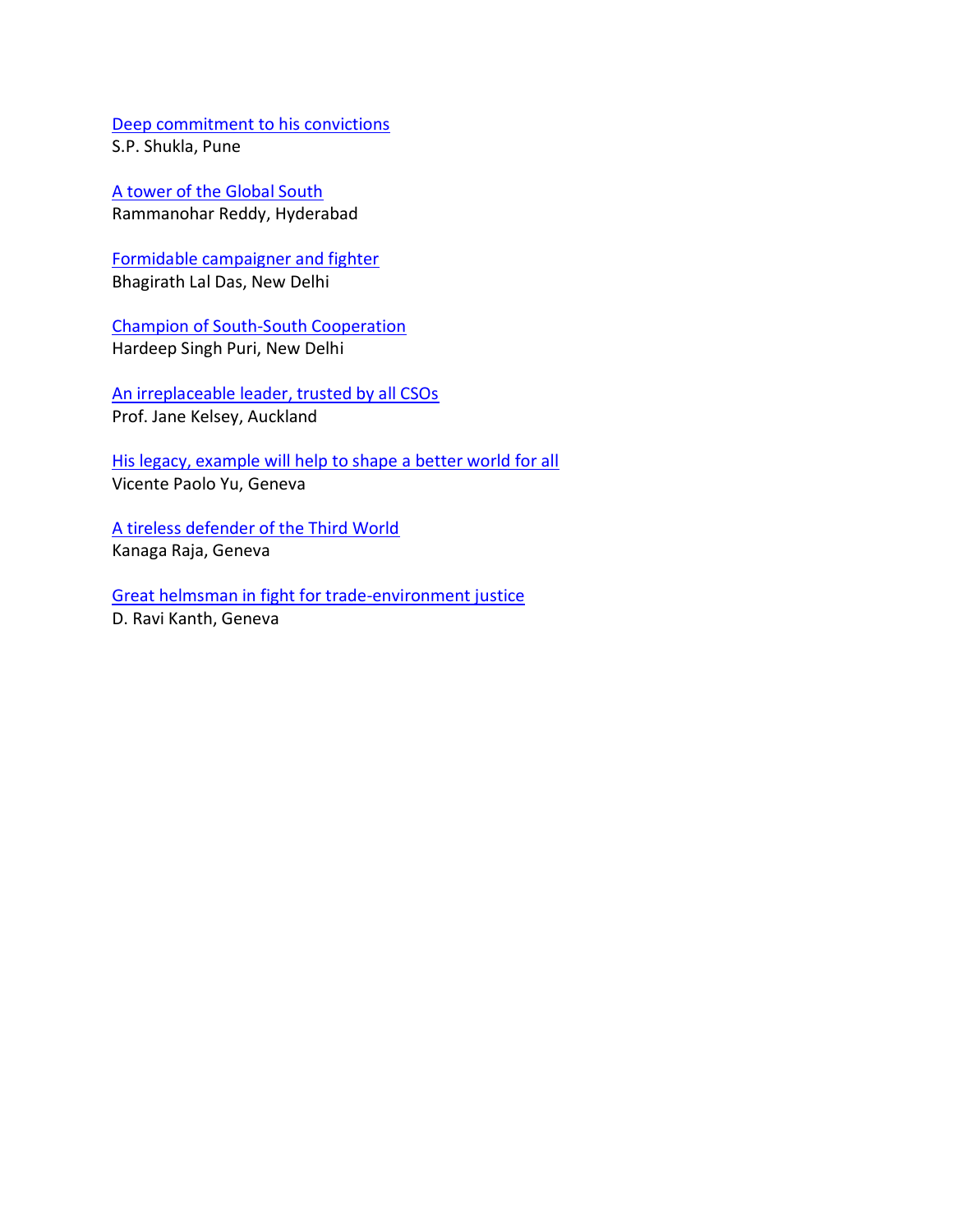## <span id="page-2-0"></span>**Martin Khor: Indefatigable fighter for justice, equity for Global South**

Geneva, April (Chakravarthi Raghavan) -- Martin Khor Kok Peng (1951-2020), an indefatigable fighter for justice and equity for the Global South, close associate and comrade-in-arms for over three decades, passed away peacefully, after a five-year-long fight against cancer, in the early hours of 1 April 2020 in his home in Penang, Malaysia, with wife Meenakshi Raman by his side.

Martin leaves behind a rich legacy of successful battles and several ongoing ones to be continued by colleagues and associates at the Third World Network and global civil society and the trade and justice movement. However, it is a huge void that will be difficult to fill.

It is never easy to write about such a close friend and associate, and it is even more difficult about one in the younger generation. We do so, as other associates and friends, some from early on with Martin in these struggles, in this special issue of SUNS, paying homage to his memory and achievements, determined to carry on with the struggles ahead inspired by his example. (In doing so, while sharing them we will strive to avoid areas of his work and life, dealt with in detail by other associates in this issue of SUNS.)

Born on 9 November 1951, a Malaysian national, Martin qualified himself in Economics at Cambridge, and in Social Services (Economics) at University of Science Malaysia.

He began his career as Administrative Officer, Ministry of Finance, Singapore (1974-1975), but then moved back to Penang, Malaysia to function as Research Director, Consumers Association of Penang (CAP), Malaysia, and Director, Third World Network (1990 to February 2009). He functioned as Editor, South-North Development Monitor - SUNS (2005-2008), Managing Editor, Third World Resurgence (monthly magazine of the Third World Network), Editor, Third World Economics (fortnightly economics magazine of the Third World Network). He was Executive Director of the South Centre (March 2009 to June 2018), and Advisor, Third World Network (July 2018 till his passing on).

He leaves behind, wife Meenakshi Raman (an activist and fighter for justice in her own right), daughter Rebecca (by his previous marriage to Evelyne Hong), 2 grand-children, four brothers and a sister, other relatives and friends. We offer our heartfelt condolences to them all, sharing their grievous loss.

I first came to know of, and then in contact with Martin, in 1987. I was then a Communicator at the International Foundation for Development Alternatives (IFDA), at Nyon (Switzerland), but assigned to work in Geneva, covering activities and negotiations at the UN Conference on Trade and Development, the General Agreement on Tariffs and Trade (GATT), and various UN Specialised agencies in Geneva, and write news stories and analysis for the IFDA collaborator, Inter Press Service, and for IFDA's daily newsletter SUNS (then known as Special United Nations Service).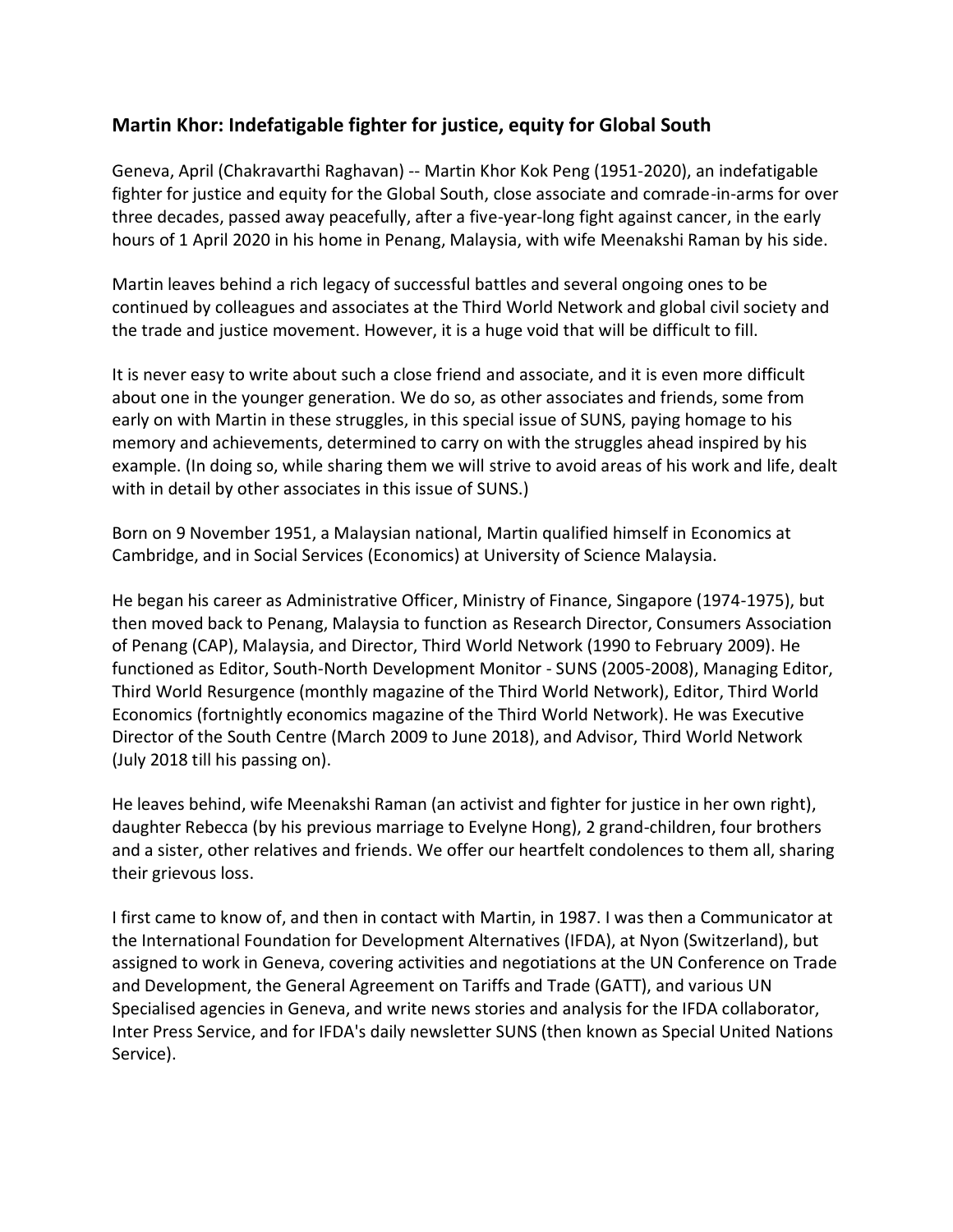From a phone call from Marc Nerfin, President of IFDA, I learnt that Martin was in Nyon, of the internal police crackdown and arrests of staff of CSOs in Malaysia, and that he had been advised not to return home, lest he too got caught up in the police crackdown. Marc thought Martin could come down to Geneva, meet and talk to me, so that I could write a story in IPS and SUNS. At the time the conversation took place, I was in my office at the Palais des Nations with two Group of 77 regional coordinators, and due to go with them a little later to meet and interview the Malaysian ambassador to UNOG and G77 coordinator, and write a story in IPS and SUNS on important on-going negotiations at UNCTAD. The G77 friends, overhearing the conversation, advised me quickly that there was a better chance to get Malaysia to reverse course, by indirect pressure than by media publicity.

Malaysia, hitherto seen as just a member of ASEAN, the sub-regional trading bloc, led by Singapore, negotiating tariff and trade concessions, was eyeing for itself a more prominent role as Third World leader with strong anti-imperialist credentials at some forthcoming UN special conferences. Rather than wait to meet and learn details from Martin, I got all the facts quickly via telex, and took it up when I met the Malaysian envoy. To cut a long back-and-forth story short, we managed to help ensure there would be no action against Martin, and he could safely return and continue to work at CAP and TWN.

In 1988 and early 1989, Martin and his presence and views were very much in demand by CSOs considering environment, development and other global issues. As he cris-crossed the world, his preferred long-distance carrier (KLM Airlines), involved change of planes etc in Amsterdam, enabling him to easily take side-trips. He would thus come to Geneva to meet contacts in UN organisations. And invariably, he would come home with me, for a home-cooked meal provided by my late wife, Kalyani, whom I would tease for treating Martin like the son she never had! Martin and I would sit and exchange views and thoughts for an hour or two. Soon, as set out below, on Martin and TWN becoming "publishers" of SUNS, our close links and constant exchange of ideas increased greatly.

By early 1989, the Thatcher-Reagan counter-revolution, and its ideology of neo-liberalism, of the "state giving way to the market," had swept across Europe; governments and their cooperation ministries, funding and supporting institutions and CSOs, with alternative ideas, were now actively discouraged, and those receiving funds, pressured to promote only neoliberalism and not alternate or contrary views. As a result, IFDA, set up (after Stockholm I) with funding and encouragement from like-minded governments in the North, found itself in a dilemma: change its views or no funds. Marc Nerfin and IFDA decided they would rather windup than change their views. At that time, knowing its high utility to developing countries, IFDA tried to find alternative means to continue SUNS, but failed in its efforts to persuade the South Commission to take over the responsibility. There was some internal reluctance among its staff; even more Dr. Manmohan Singh, the Secretary-General of the Commission, thought this would be at best a temporary arrangement, since the Commission would be winding up in a year, and there were differences over whether there would be a permanent institution to continue the work of the Commission. Dr. Singh, ultimately felt I should take over SUNS, and continue to publish it as a separate enterprise. This bristled with some legal difficulties, and it was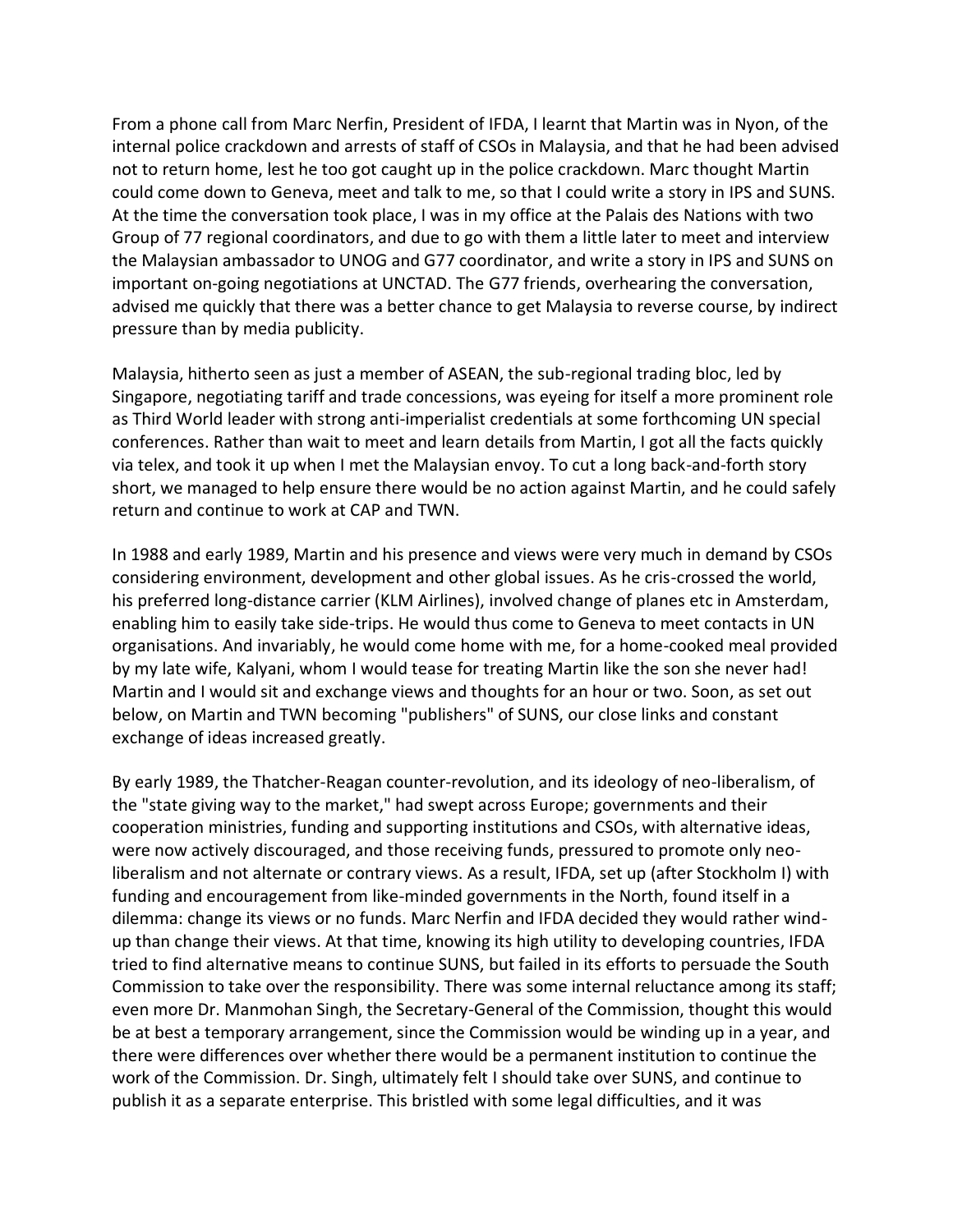ultimately decided to continue SUNS as a publication by some enterprise or institution in the South, with financial and other support from the Commission, and others if needed afterwards. In this situation, it was decided to have Martin Khor and the TWN as the publisher, for SUNS to function on a non-commercial basis, with users meeting the costs, according to capacity to pay, and an Advisory Board of Ambassadors of key subscribing developing-country missions in Geneva. Martin was just advised of TWN becoming the publisher, and he readily agreed, without at that time knowing how it would work out. But it did, and the SUNS continues to come out and function.

The South Commission, with former Tanzanian President Julius Nyerere as Chairman and India's Manmohan Singh as Secretary-General, had been constituted in 1987, and was considering a gamut of issues behind the development problematique, besides Global, South-North and South-South issues and cooperation. I was in my small way providing them with inputs and information in areas of their remit. I had gone to Kuala Lumpur for the second, and inaugural public session of the Commission in early 1988, and met Martin on the sidelines.

Before returning to Geneva, I went to Penang where I spent a few days with S.M Mohd. Idris (TWN Chairman and CAP President), Martin Khor, Rajamoorthy and other associates, discussing and exchanging views in a tour de horizon, and laying the groundwork for SUNS-TWN cooperation and collaboration in the common fight. Martin and I quickly established mutual rapport and understanding on working together, I on the news front digging out, among others, information on the secretive trade negotiations and publishing them in SUNS; and Martin using all this and other information in alerting and mobilising civil society across the world, as well as persuading developing country governments to concert and act with some unity to defend their interests against the predatory attacks on their autonomous development.

In parallel with SUNS work, I was also contributing some papers for the South Commission on on-going trade negotiations (Improving the Capacity of the South, The Mid-term Review of the Uruguay Round, and The South in the Uruguay Round). I informally shared them with Martin, and at his suggestion turned them into publications, after the Commission made its Report.

Martin was an ecologist and environmentalist, at a time when these terms were not common or fashionable. Thus, he was at the forefront in these global movements and UN-sponsored events to attempt to deal with them. Martin's presence and influence were felt, from the outset at such events. I will just mention one.

When the UN decided in 1988-89 to convene the UN Conference on Environment and Development (the original idea of the powers that be was of just convening a Stockholm II, but that did not fly, giving way to a conference on environment and development), it set up a preparatory committee. Maurice Strong, who organised and ran Stockholm I, was named Secretary-General of the planned UN Conference, tasked with organising and running the event to a successful conclusion (that he did at Rio de Janeiro in 1992). Along with, or as part of it, there were two other treaty negotiations, one on climate and the other on bio-diversity. Strong reached out not only to governments, but also to civil society (going beyond those with formal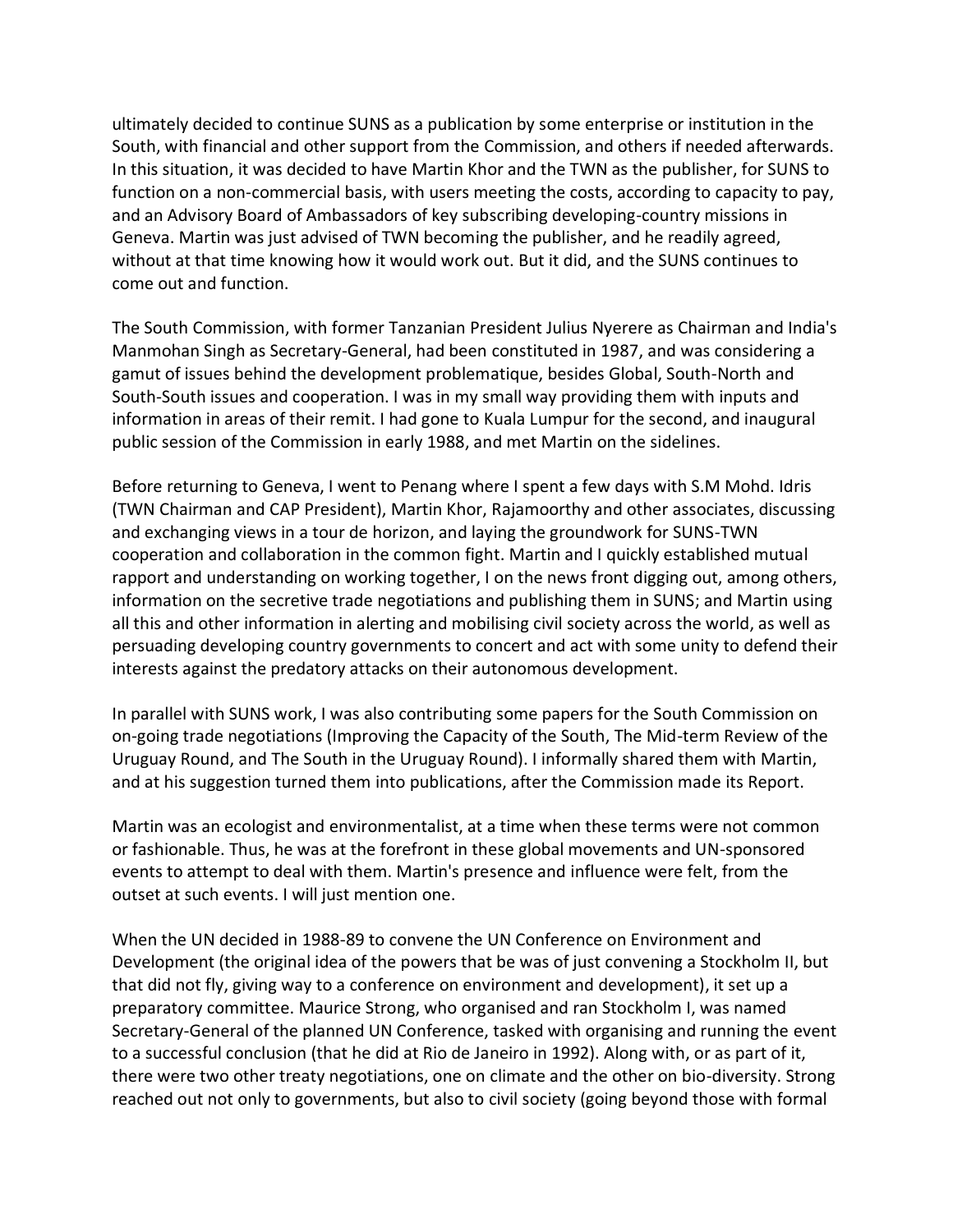consultative status with the UN). This effort, while intended or not, seemed to result in big business (sailing as civil society) registering to participate and contribute, thus seeking an inside track to the ensuing negotiations and possible outcomes!

The Preparatory Committee (Prepcom) held its first organisational meeting at New York, with members of the UN and specialised agencies constituting the Committee, and named Amb. Tommy Koh of Singapore as Chair. The second meeting was held in Geneva. Before the meeting, several CSOs met to exchange ideas on participation and coordination. They suddenly realized the absence among them of an organisation from the South. Someone contacted Martin at Penang, discussed wider Southern participation and need for some fundraising to facilitate this. The TWN was asked to immediately find a way for someone to register on its behalf, be at the Geneva Prepcom to show the flag and make some initial remarks. In those days, with no internet or emails, communication was not only costly but time-consuming. As a result, Martin had a message conveyed to me (that I got during the opening of the 2nd preparatory session) to represent TWN. I did, without any further advice from Penang (beyond a general idea of TWN approach to development issues); and much later in the day managed to make a brief intervention at the Prepcom, promising substantial TWN inputs from the next preparatory meeting.

By the time I intervened, sitting in the Prepcom session, I had been hearing, apart from Strong, a large number of participants, from northern governments and private personalities, speak and commend Mahatma Gandhi and his austere style of living, seemingly commending it to the South. As one who had grown up under Gandhi, during the independence struggle in colonial India, and having spent some days in camp with him, I began to feel irritated to hear the same refrain again and again.

In my intervention, making clear it was some personal views of mine, I noted and thanked earlier speakers for their references to and praise of Gandhi, but wondered how many who had commended Gandhi's style of living, practised it in their own lives. I added: "I have known Gandhi in real life in India. I only wish to commend those who had spoken about Gandhi the fact that, in real life Gandhi practised what he preached, and preached only what he practised!" Third World delegations and the northern CSO coalitions joined in applause to the discomfiture of some in the North!

Later I mailed a copy of my remarks to Martin with my apology, but he came back that this was also the TWN view, and that they will expand on and present it at future meetings.

From the beginning in all his activities, inside Malaysia and globally with civil society, Martin was steadfast in adopting Gandhi's path of non-violent, peaceful resistance against injustice and fight for equity and social justice. Non-violence was an article of faith for Mahatma Gandhi. None of us have the faith and courage to be Gandhis. However for all of us, as Martin saw, as against the vast array of oppressive and coercive instruments that any modern State commands, non-violent and peaceful resistance was the only viable path. In mobilising global civil society, Martin managed to impress this on them, with governments and their institutions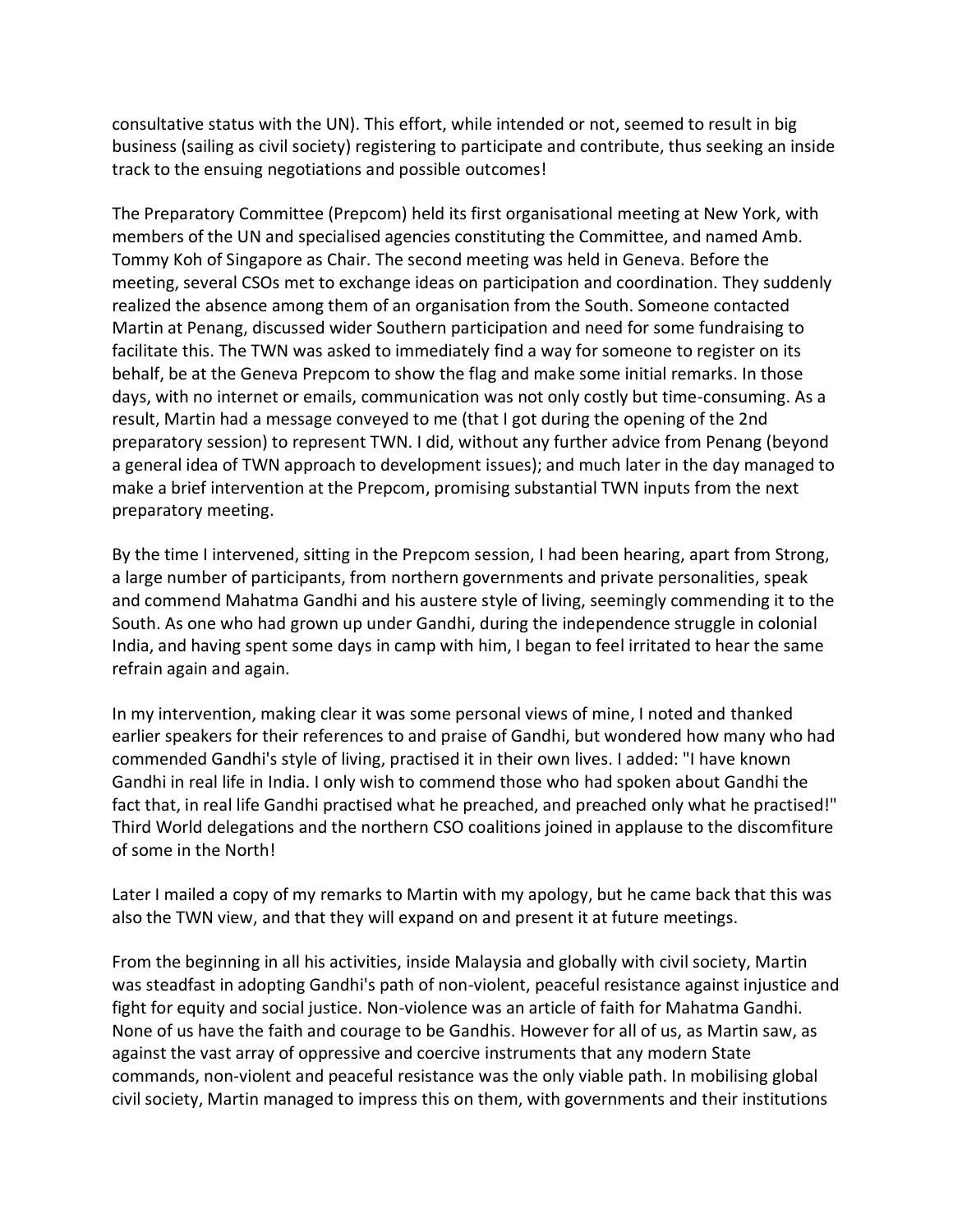facing this reality, unable to easily suppress and eliminate it, and fumbling to evolve policies to deal with it.

With an ever smiling, cheerful face, always willing to sit across the table and listen patiently and with respect arguments of opponents, weigh these arguments, before countering with humour, and sarcasm sometimes, Martin stood by his basic beliefs and determination, fighting for justice and equity for the marginal and oppressed in every country and society. He stood and steadfastly fought for justice, and equity: for the Global South against the North (including for the "south" in the "north", and against the "north" in the "south"). This is a continuing fight, and all of us, his close associates, colleagues, and friends across the globe, will sorely miss his absence in coming days - a void impossible to fill, but one that collectively all of us have to pursue.

Martin, you are no more, but you are with us always, ever green in our thoughts and inspiring us. Rest in peace.

*(Chakravarthi Raghavan is Editor-Emeritus of the SUNS, and earlier, its Chief Editor from 1980- 2005.)*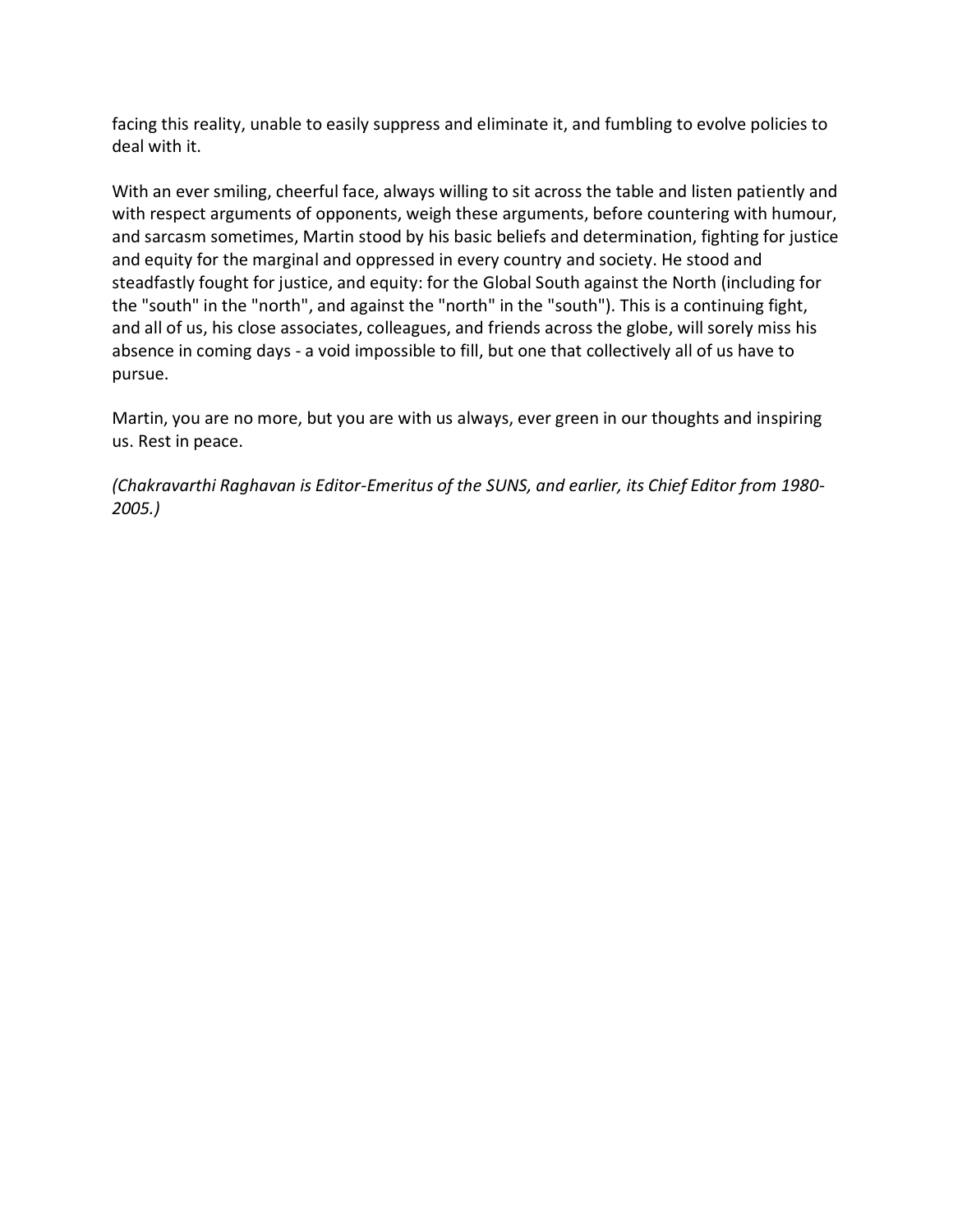### <span id="page-7-0"></span>**Martin Khor: True revolutionary with vision, purpose & practical know-how**

Penang, Apr (Chee Yoke Ling) -- Seventeen law students and their lecturer took a train ride from Kuala Lumpur to Penang in 1980. Waiting on the platform, as we pulled into the Butterworth train station (on the mainland from where a ferry ride takes passengers to the island of Penang), was a bespectacled young man dressed in casual cotton pants and white short sleeved shirt who, in a very calm way, somehow managed to look eagerly welcoming. That was Martin Khor, then Director of Research of the Consumers Association of Penang (CAP).

That train journey actually began with Martin and his mentor, S.M. Mohamed Idris, successfully persuading the University of Malaya's law faculty Dean to introduce a course on Consumer Law.

Malaysia at that time had only one law school with students sent overseas under government scholarships or family sponsorship. Lawyers for the people and for public interest was almost unheard of. But CAP's ground work and research since its birth in 1970 revealed the stark gaps and even flaws in existing laws and legal system. Access to justice and protection of people and nature were as much a local issue as a global one for Martin and "Mr. Idris" as he was affectionately known.

Of the group of 17 students, there were two of us whose lives were transformed forever myself and Meena Raman, my best friend, a community and global activist and public interest lawyer who in 2008 became Martin's wife.

We journeyed with CAP and its sister organization Sahabat Alam Malaysia (Friends of the Earth Malaysia), and in 1984 we were part of the historic conference "Third World: Development or Crisis?" that forged the beginning of Third World Network (TWN). One pillar of TWN is the publication of the ideas, perspectives, realities and demands of the peoples of the South. In TWN's stable of publications, SUNS always held a special place in Martin's life.

In the last 2 years of his all too short time with us, he always impressed upon me the importance of SUNS that in spirit and letter is about the South for the South.

Martin's impact in the global arena is incalculable - from the 1992 United Nations Summit on Environment and Development to the GATT Uruguay Round/World Trade Organization and reform of the international financial architecture, from demanding equity and justice for the South in public health, climate change actions and ecological agriculture, from defending the rights of indigenous peoples and communities to confronting myths and false claims of technologies. His intellectual and strategic brilliance was never just academic; he never left anyone in despair or cynicism but would always inspire and show the way to navigate challenges and obstacles by making the actions that we need to take appear so logical, even commonsensical. He was a true revolutionary with vision, purpose and practical know-how.

How absolutely privileged and blessed some of us are to have been mentored by him for so many years, and to be his friend and colleague.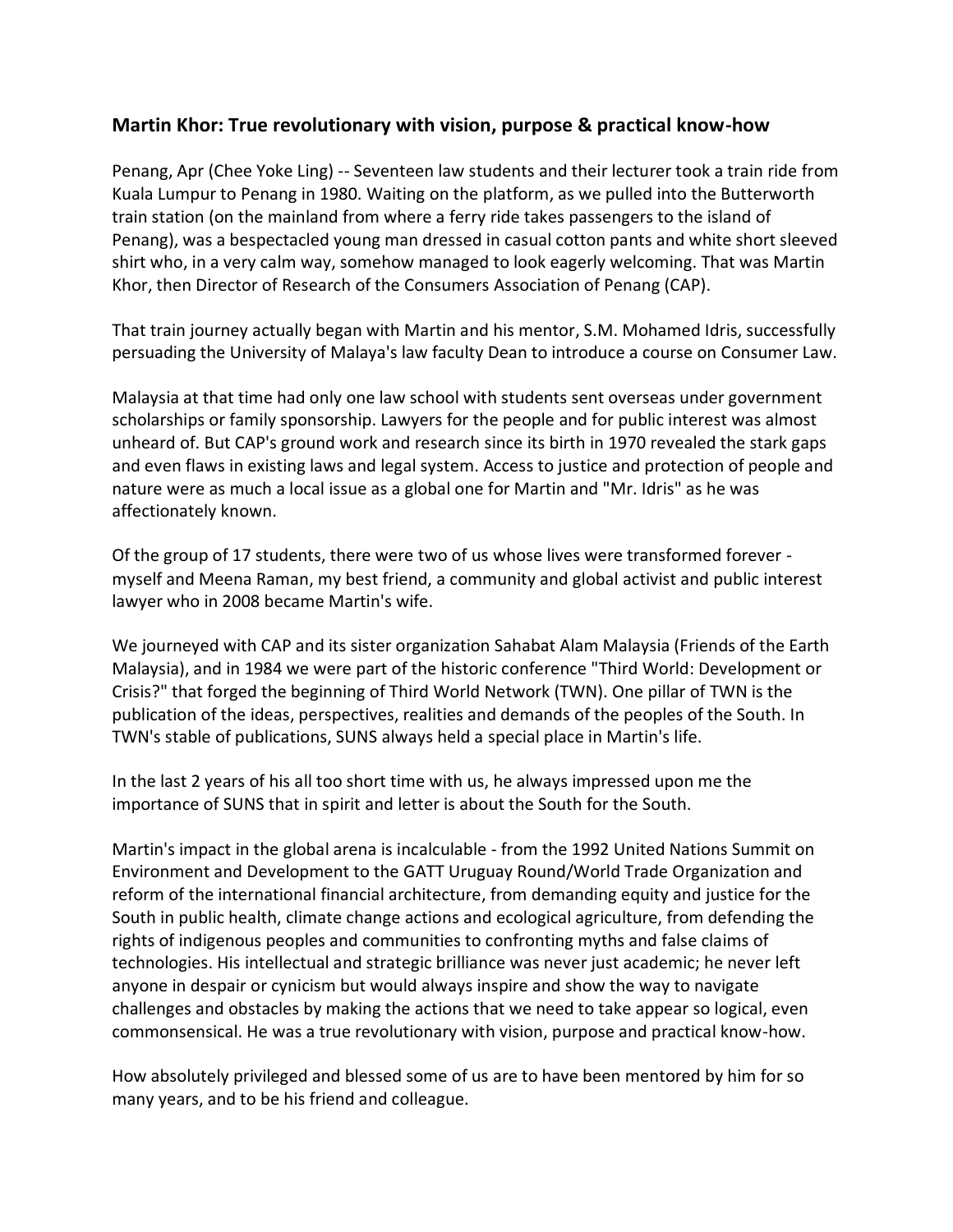Martin started to teasingly call me "Miss Chee" when I decided to return to teach Consumer Law and other public interest courses at the law faculty in 1984. This was because it was my turn to bring students on that train journey to Penang each year, where another generation was inspired by Martin, Mr. Idris and all the amazing people in CAP and Sahabat Alam Malaysia.

Today, 30 years after I left academia to work in Sahabat Alam Malaysia and then TWN, at unexpected moments on the street or in a restaurant I would hear a voice calling out "Ms Chee!" and there before me would be a former student. And inevitably I would hear how their trip to Penang touched and even shaped many of them.

I will always miss hearing Martin's voice saying "Ms Chee" which he continued to do till he left us ... The only way I can honour him is to follow in his footsteps - to mentor, to nurture and to care. Thank you, Martin.

(Chee Yoke Ling is Director of Third World Network.)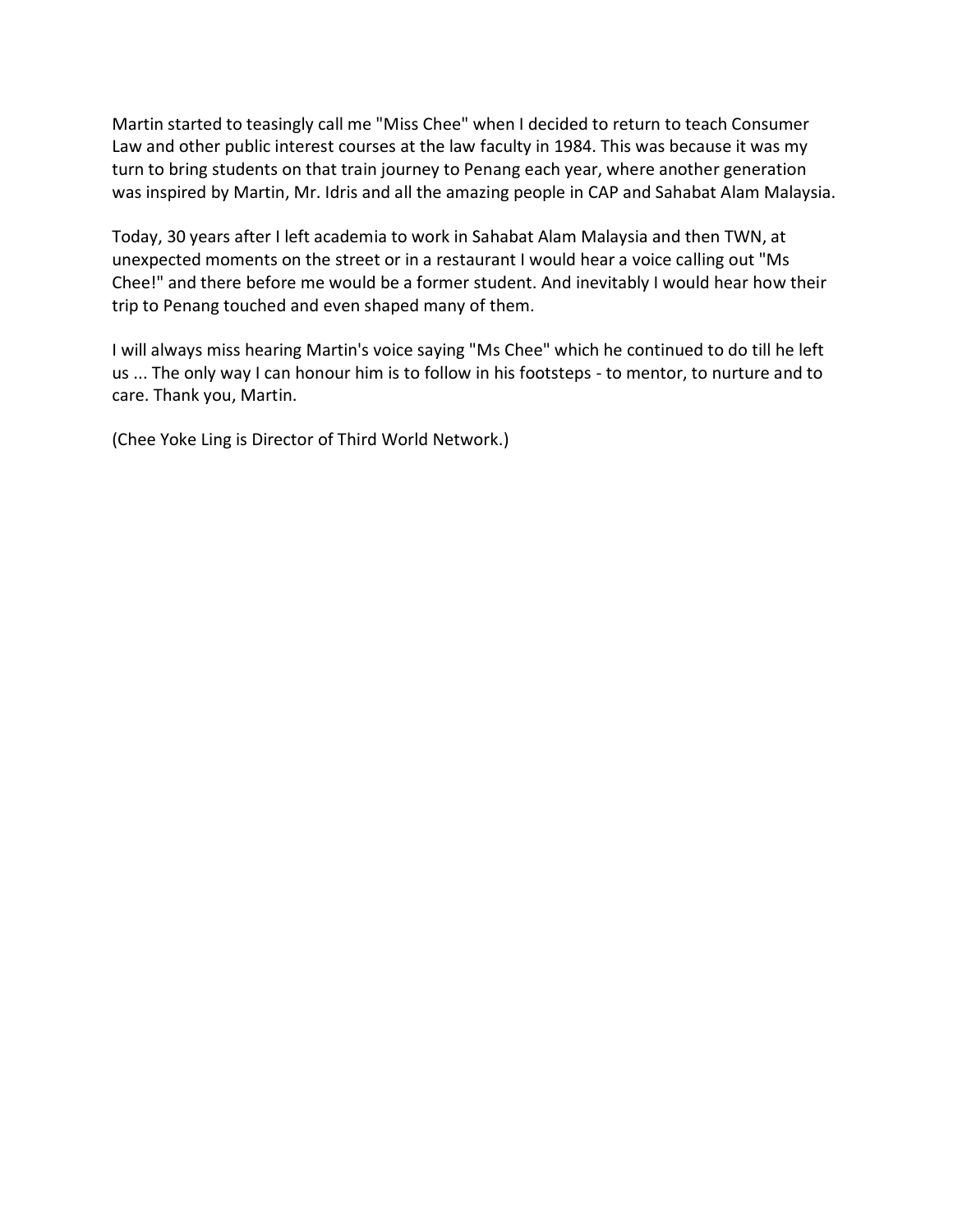#### <span id="page-9-0"></span>**Martin Khor: Reflections and reminiscences**

Penang, Apr (TWN-SUNS) -- It is with the deepest sorrow that we share the news that Martin Khor (1951-2020), TWN's Chairman and former Director, passed away peacefully in the early hours of 1 April 2020 in his home here.

Living with cancer since 2015, he had worked even harder as the inspiring mentor, strategic and action-oriented thinker, indefatigable advocate and wonderful husband, father and grandfather.

We cannot even begin to reach out to all of Martin's friends and supporters who over decades, young and old, have marched with him to reject injustice and inequity among peoples especially of the South, and to defend nature again and again.

Herein below, are some memories, reflections and reminiscences from associates, colleagues and friends that provide a vignette of his life and endeavours, to guide us as we continue on the path he helped to chart.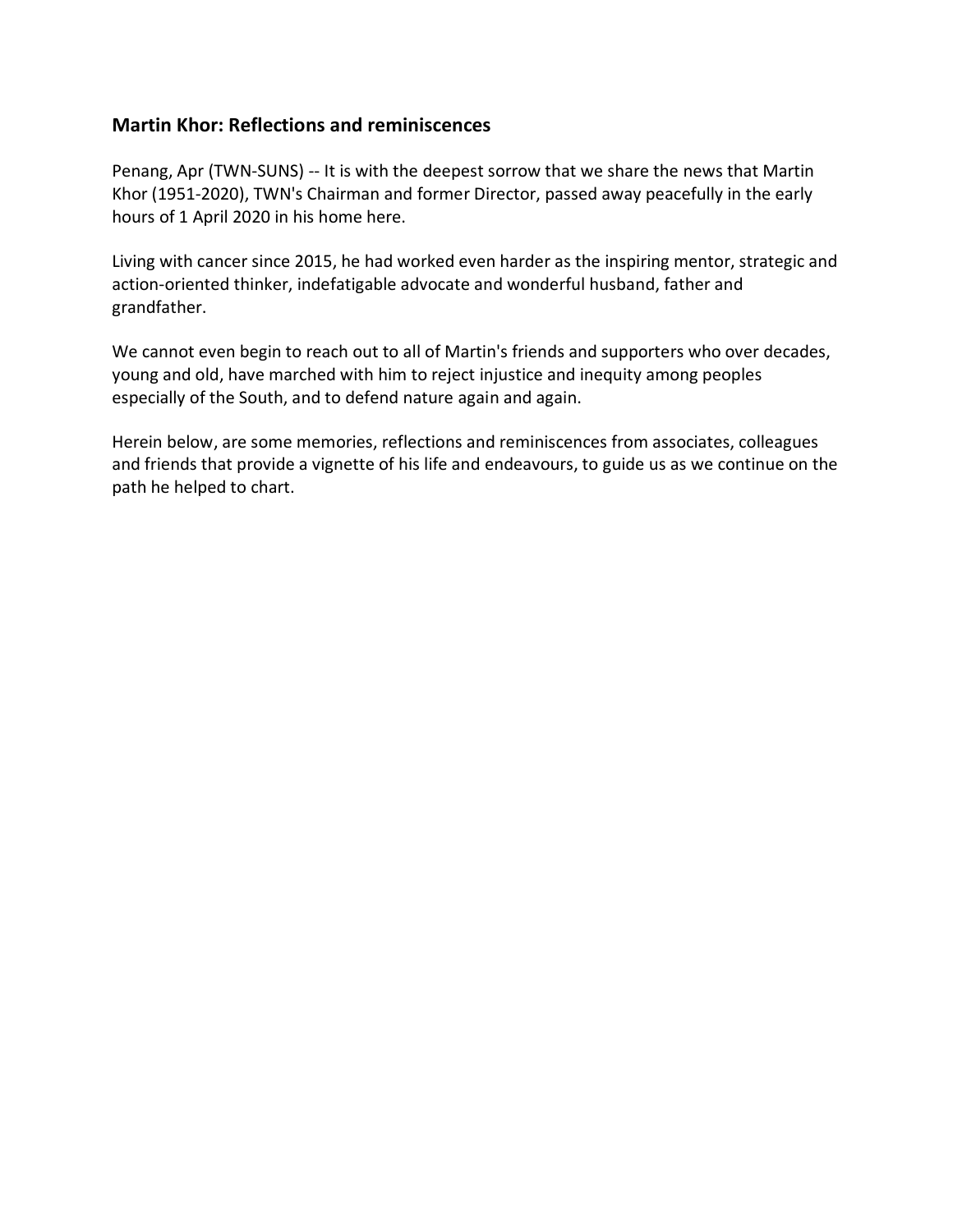## <span id="page-10-0"></span>**Martin Khor: Leading voice of South for equity & justice**

New Delhi, Apr (Vandana Shiva) -- I first met Martin in the early 1980's, when I was in Penang, at the invitation of S M Mohamed Idris head of the Consumers Association of Penang (CAP), for a meeting on tropical forests. Mr Idris invited me because of the study (Ecological Audit of Eucalyptus Cultivation, Indian Institute of Management, Bangalore) we had done in 1981 on the World Bank Funded Social Forestry project in Karnataka, promoting Eucalyptus monocultures on farms.

Mr Idris had founded many institutions - CAP, Sahabat Alam Malaysia, and later Third World Network - and inspired brilliant young scholars like Martin to return to Malaysia.

By the end of the Tropical Forest meeting, we had launched the World Rainforest Movement to stop the World Bank's US\$8 billion global tropical forestry project which we realised was a deforestation project. That movement continues to work in defence of the world's forests.

Martin was quick to pick up important emerging issues and throw his weight behind them. He was a brilliant organiser. No issue was too big for him to take on for people's rights and Third World Rights. Martin thought big and his canvas was big. And we built many movements together on emerging issues of our times.

In 1984, after the violence in the Punjab (India), I had done a study on the Green Revolution in Punjab for the United Nations University for the Conflicts over Resources project of the programme on Peace and Global Transformation, and wrote a book titled "The Violence of the Green Revolution" on the basis of the Punjab study. Martin immediately published it as a Third World Network publication along with Zed Books. This study opened me to the issues of Biotechnology.

In 1987, at a press conference at the UN in Geneva, Chakravarthi Raghavan, Editor of SUNS, woke me to GATT and Intellectual Property Negotiations in the Uruguay Round of GATT trade negotiations. After Raghavan's book, "Recolonisation: GATT, the Uruguay Round and the Third World," was published by TWN and Zed Books in 1990, we started to connect issues of sustainability, trade and the environment. The TWN emerged as the leading voice of the Third World on issues of trade. And Martin was clearly the leader on trade issues on the global stage.

In 1991, when the Dunkel Draft Text was leaked (we jokingly called it DDT in India), we started to organise to defend the rights of the Third World. My focus was on Seeds and Intellectual Property. Others focussed on patents on medicine including the Working Group on Patent Laws in India. And we made a difference to national laws and the paradigm of intellectual property.

During a Penang Conference on Alternative Approaches to Science and Technology we drafted a declaration on the new Biotechnologies. We went to the UN Conference on Environment and Development as the only group that connected global environmental issues of climate change and Biodiversity erosion with trade issues, GATT & Intellectual Property. We were therefore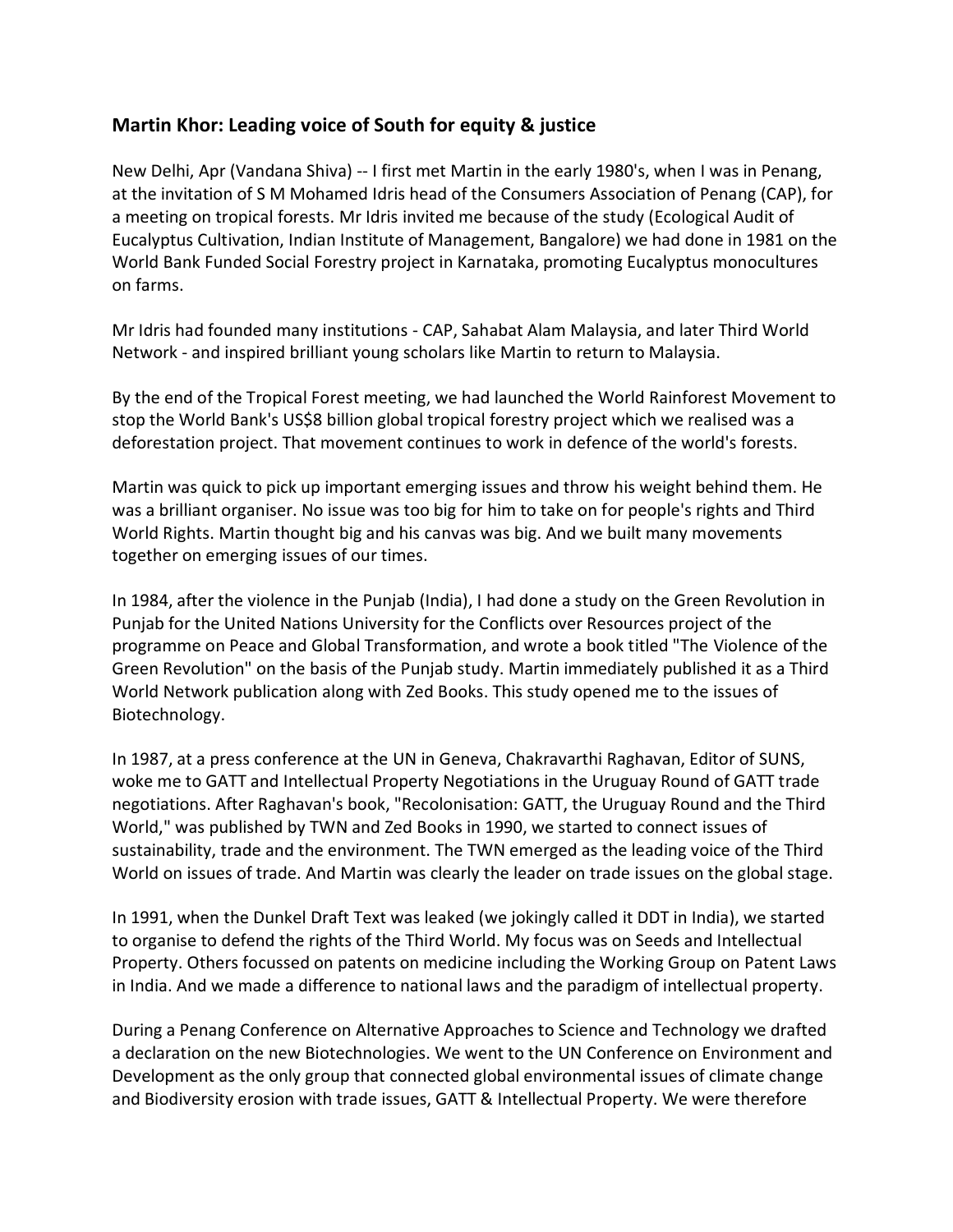able to preempt the corporate re-colonisation agenda that Raghavan had warned us about, and succeeded in introducing articles in the Climate Convention and the Biodiversity Convention that protected the integrity of the planet, diverse species, diverse cultures and the Third World.

Biodiversity, Biosafety and Biotechnology emerged as the big issue that we raised in the process leading to the United Nations Conference on Environment and Development and the Earth Summit in Rio in 1992. At many Prep Coms for the Rio Summit, we worked to ensure Article 19.3 on Biosafety was introduced in the Convention on Biological Diversity. I was later appointed as an expert in the group framing the Biosafety protocol which later became the Cartagena Protocol on Biosafety, the international law that shaped national laws to protect Biodiversity and Public Health in the age on Genetic Engineering.

When GMOs started to be commercially released, at my suggestion, Martin worked to bring the world's activists and scientists together to evolve a long term strategy to protect biodiversity, people's heath, and farmers livelihoods and rights.

I realised that activism without science can be attacked, and science disconnected from activism lies hidden in publications.

Martin came to Schumacher College in Totnes (UK) where I was teaching a course , and we got together with Brian Goodwin, a leading biologist, and Tewolde Egziabher, the lead negotiator for Africa at the CBD negotiations, and planned the major conference, held in Penang (1994) on "Beyond Reductionist Biology", on Biotechnology and Biosafety, which changed the nature of the debate and gave new strength to the movements and scientists.

Since then the independent science of living systems has been pitted against corporate Public Relations presented as science. We did change the course of history from the linear corporate path of continued colonisation, to the now colonisation of life itself.

Martin and I were both founding Board members of the "International Forum on Globalisation, "a global network of intellectuals and activists," in 1999 at the time of the WTO Ministerial Conference in Seattle. Martin delivered the keynote speech at the IFG meet and its mega teachin. (See [\(https://ratical.org/co-globalize/ifg112699MK.html\)](https://ratical.org/co-globalize/ifg112699MK.html). The WTO Seattle Conference collapsed.

But it was not just global issues that preoccupied Martin. When there was a plan to destroy Penang Hill, the watershed of Penang, at the instance of Martin and Mr Idris, I did an ecological impact study, that resulted in stopping the Penang Hill project.

Mr Idris is no more with us. Nor is Martin. But they will stay with us as inspirations.

And when the history of our times is written, Martin's contributions to struggles for justice and sustainability, from the local to the global levels, will stand out.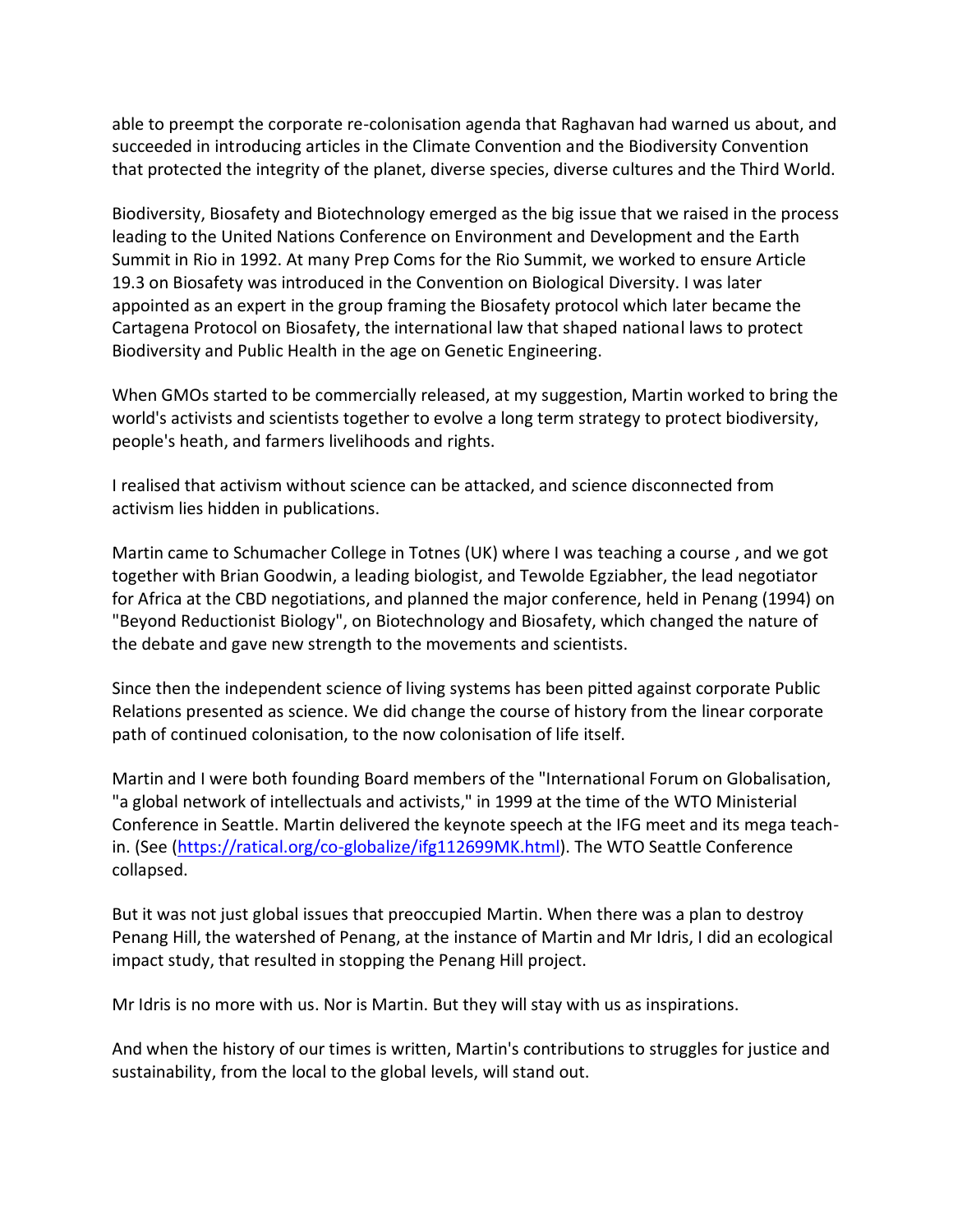*(Vandana Shiva is an Indian scholar, environmental activist, food sovereignty advocate, and anti-globalization author.)*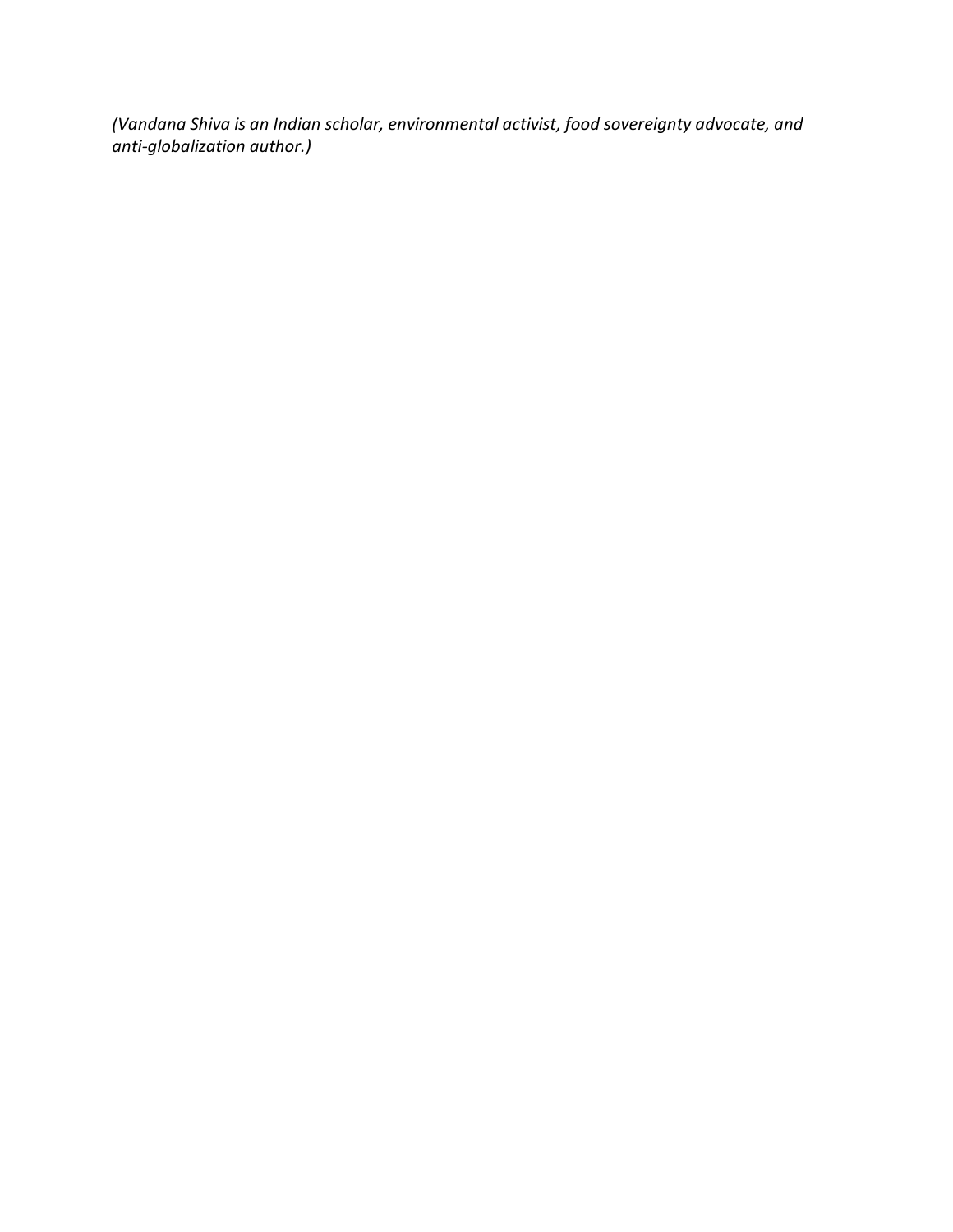#### <span id="page-13-0"></span>**Martin Khor: A luta continua!**

Montevideo, Apr (Roberto Bissio) -- I first met Martin in November 1984 in Penang, during the conference in which some two hundred intellectuals and activists from around the world met and concluded that a Third World Network needed to be created to face the global neoliberal offensive led by Ronald Reagan and Margaret Thatcher and mandated the host organization, the Consumers Association of Penang (CAP) to set it up.

Martin was then a young economist, a Cambridge graduate who had decided to abandon a promising career at Singapore and to ignore the temptation of serving the multinationals corporations that were starting a second wave of export-oriented growth in South-East Asia, to devote himself instead to help organize civil society.

As the first association of its kind in the developing world, CAP was receiving complaints about defective video- recorders, but also paying attention to the voices of fishing communities displaced by ill-conceived development projects, campaigning against a shopping center that was destroying several blocks of the historic center of Georgetown, Penang island's capital, and organizing crusades against tobacco and against sugar ... decades before they became fashionable.

From accumulating evidence from each case, won or lost, Martin was detecting trends, the "root causes" as he would say, of social injustice or environmental destruction. Not having been able to stop the first skyscraper in Penang or the bridge linking the island with the mainland, did not dissuade him from targeting much bigger global enemies as head of TWN. Unfairness could not be tolerated.

Thus, in a moment when it was common sense for Western environmentalists to blame population growth in the South as the threat, Martin was a key contributor to re-framing the discussion of the 1992 Earth Summit at Rio de Janeiro as a crusade against unsustainable production and consumption patterns in the North.

Years later, in 1996, when the ink was still drying on the Marrakesh Agreements that created the World Trade Organization, the North was already pushing to make the WTO even more unfair for the South by adding new issues to its disciplines, such as investment agreements (to allow investors to sue host governments, but not the other way around) or competition rules biased against state-owned enterprises or procurement proceedings favouring multinational corporations. Martin picked up that fight and developed a strategy that combined popular mobilization of the affected sectors with the consolidation of a group of like-minded developing country diplomats that actually blocked those issues at the Singapore Ministerial meeting of the WTO.

A few weeks later in Geneva, as TWN representative in Latin America, I attended a small meeting when a leading Southern Ambassador thanked Martin for the efforts deployed in Singapore, but in a depressed mood announced that "everything we fought for since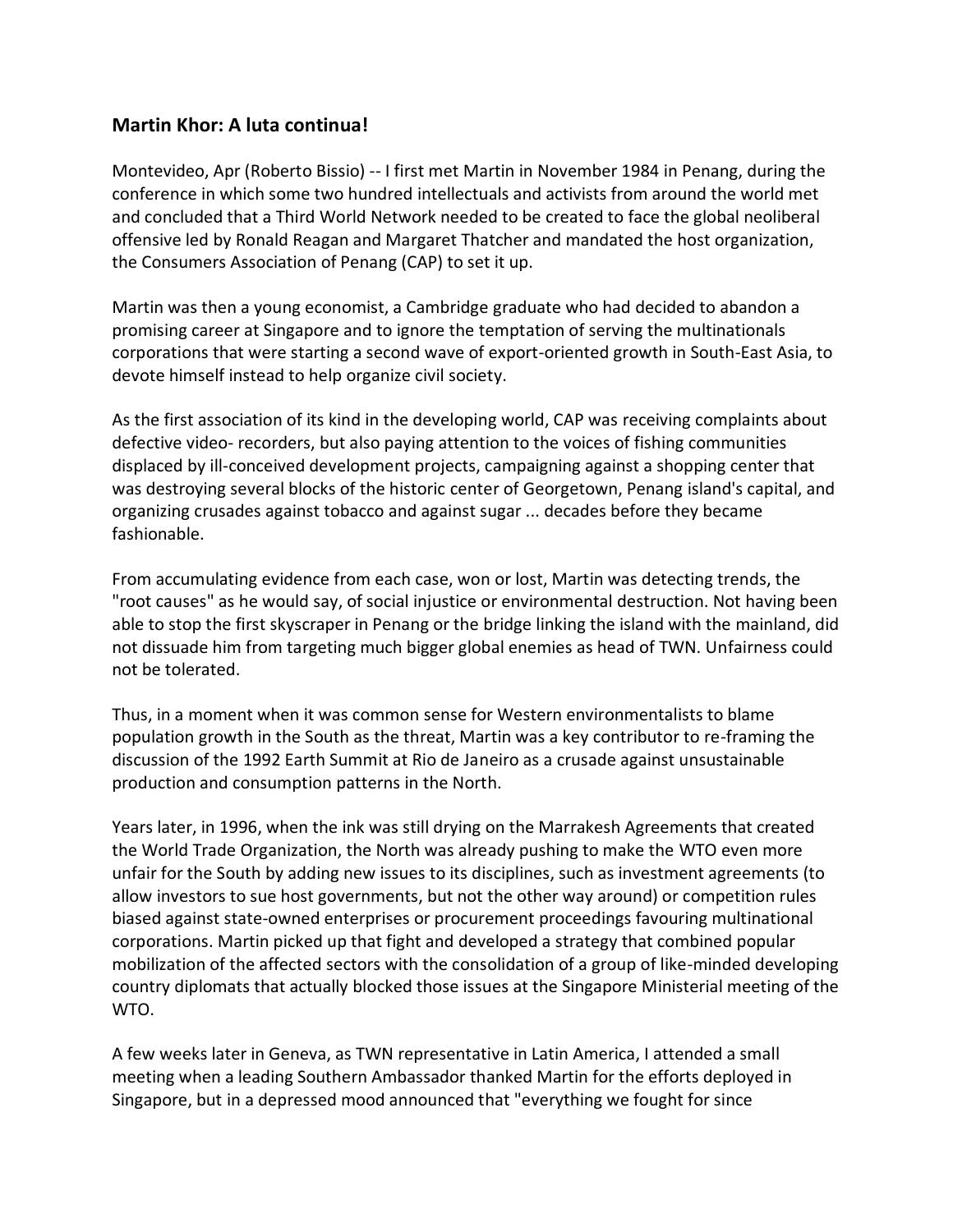independence will be lost" because the OECD has now taken the issue of investor protection as its own, and once a Multilateral Agreement on Investment (MAI) was agreed to in that rich countries club, without any opposition of the South, it would become the unavoidable global standard.

"We shall stop it then!" said Martin, making me look down to not show surprise or disbelief. But true to his commitment, Martin devoted most of his 16 to 18 hours work journeys in the next months to fight the MAI Goliath by attacking it from its rearguard. There, where Southern diplomacy had no access, TWN mobilized its network, friends and the wider public to address the key sectors that would be affected in the North itself by this new push of unrestricted globalization: environmentalists, women, health campaigners, educators, unions.

As the implications began to be understood, explained and translated into campaigns, parliamentarians in capitals started to ask uncomfortable questions: in Ottawa, Rome or Seoul; the Internet circulated leaked drafts, petitions and discussions and the resulting global mobilization led to the OECD dropping the issue in 1998.

Martin never claimed any personal credit for this or for his many other achievements in the global campaigns on trade, on climate change or on antibiotic resistance. Instead, he always paid tribute to his predecessors, team work, detailed research and documentation to support any claim and commitment to essential values and a simple life.

When I last met him, not so many weeks ago in Penang, fully aware of how cancer was limiting his energies, he was actively organizing the continuation of the work on many fronts and advising the generation that he trained and inspired to search for and motivate the youth. That is how "a luta continua"! ("the struggle continues").

*(Roberto Bissio is a Uruguayan journalist and Coordinator of the civil society organization Social Watch.)*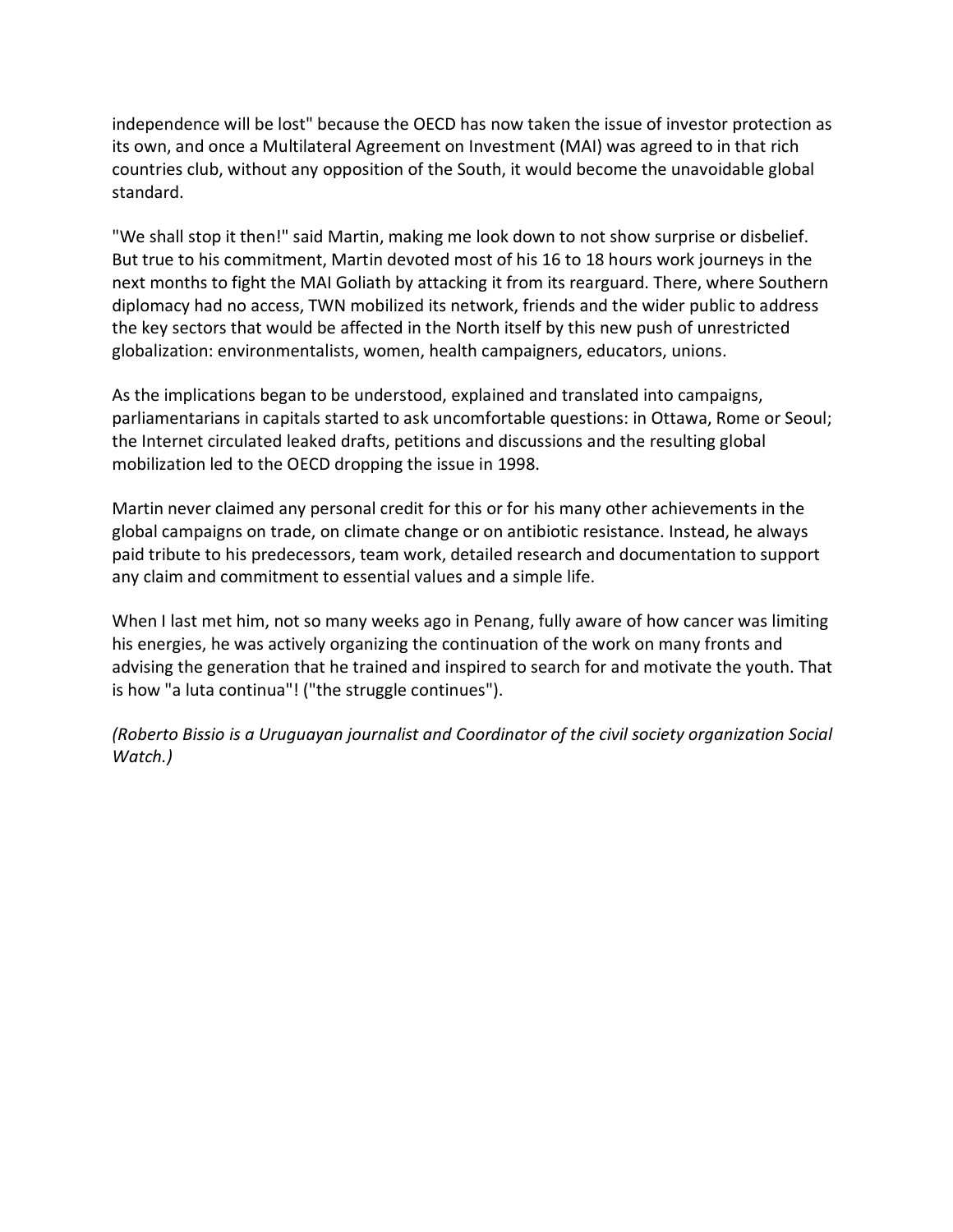#### <span id="page-15-0"></span>**Martin Khor: Third Worldist extraordinaire**

Kuala Lumpur, Apr (Jomo Kwame Sundaram) -- Martin Khor Kok Peng, who passed away just after the end of the first quarter of 2020, leaves behind an unusually rich legacy. Atypically for people mainly working in the world of ideas, he was also a very practical and pragmatic advocate and activist who successfully built and sustained several important initiatives.

Martin was widely known and well respected, both in Malaysia and internationally, and will be remembered for his commitment to a variety of causes perhaps best summed up by the concept of sustainable development, adopted by world leaders at Rio de Janeiro in 1992, and reaffirmed in Johannesburg in 2002, Rio again in 2012 and, most recently, through the Sustainable Development Goals declared in 2015. Martin's passing, less than a year after the demise of his mentor and close collaborator, the nonagenarian S M Mohamed Idris, suggests the end of an era, not only in Malaysia, but also beyond.

Already there are many pronouncements about the end of the Third World, of the solidarity of the global South, and most recently, about the related demise of multilateralism, especially as it was transformed in the 1970s when the United Nations committed to establishing a New International Economic Order, following the efforts of the G77 caucus of developing countries at the UN.

Reflecting on Martin's career path, one cannot but be struck by the choices he made, including paths not taken. Leaving his hometown of Penang, Martin was a pre-university classmate of current Prime Minister Lee Hsien Loong in Singapore, before going to Cambridge together. He then spent a few months in Singapore's civil service during 1974-1975, which almost surely would have led eventually to a cabinet position in Lee's cabinet.

Instead, Martin "broke his bond" to return to Malaysia to start teaching for a pittance at the Science University of Malaysia (USM). There, he completed a pioneering study of dimensions of Malaysian economic dependence, from British colonial times until the 1970s. Reprinted last year, the book remains an inspiring example of what a brilliant mind can do with official statistics from the colonial period to the present, establishing beyond doubt colonial Malaya's role as the real "jewel in the crown" of the British empire.

Back in Penang, Martin began his lifelong engagement with the Consumers Association of Penang (CAP) and Friends of the Earth, Malaysia (SAM), collaborating closely with Idris, to wage efforts to protect Penang, and later the country against ecological and other disasters in the name of development.

Following an international civil society solidarity conference in 1984, Third World Network (TWN) was born and later developed by Martin to promote collective solidarity to protect developing countries' national interests as the global South came under siege with the neoliberal ascendance of the 1980s. Working increasingly in Geneva, where the Uruguay Round of the General Agreement on Tariffs and Trade (GATT) seemed stuck, Martin worked closely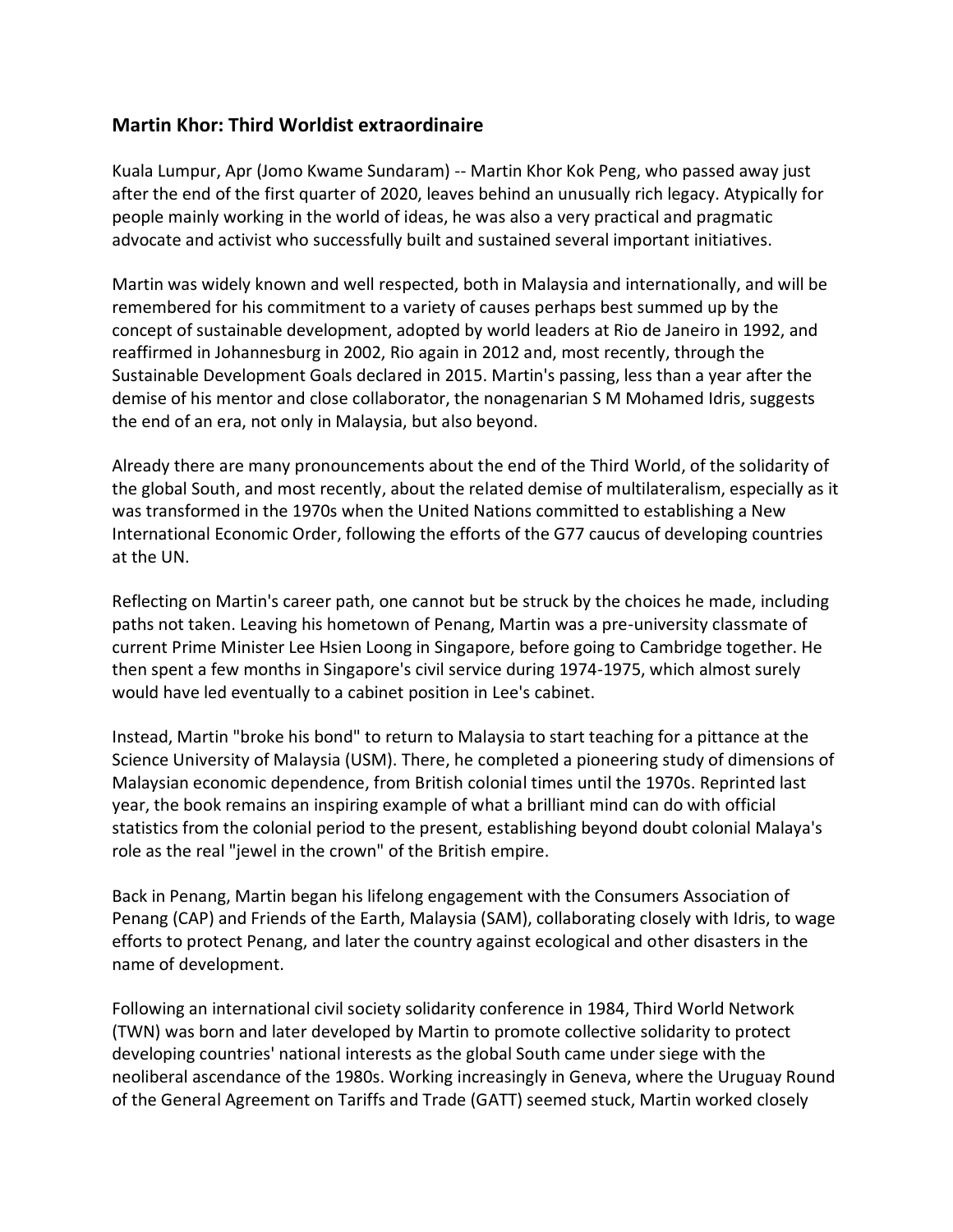with senior Indian journalist, C. Raghavan who had developed a vital news service to support developing country negotiating teams.

A South meeting in Kuala Lumpur in 1986 resulted (1987) in establishing the South Commission, chaired by former Tanzanian President Julius Nyerere and with India's Manmohan Singh (later to become Prime Minister) as Secretary-General, which reported in 1999, and led to the establishment of the South Centre as an intergovernmental policy research and analysis institution for developing countries to be headquartered in Geneva and chaired by Nyerere. Years later, skilled and experienced in working with government officials, Martin took over the South Centre in 2009, strengthening its finances, capacities and impact, by creatively mobilizing resources, another Martin forte.

Following the Asian financial crises of 1997-1998, Martin turned his attention to financial liberalization and its global consequences. Former UN financial economist Yilmaz Akyuz joined him as chief economist of the team which Martin soon put together at the South Centre to address a range of new challenges for the South.

Martin's widow, Meenakshi Raman, was a victim of Malaysian political repression in 1987. But without personal rancour, Martin worked closely with the Mahathir and subsequent Malaysian administrations, especially on international causes, including trade, intellectual property, biopiracy and climate change.

Martin touched many, inspiring all by his tireless commitment. He was often more than happy for others to get credit for his discreet efforts behind the scenes with relevant research and skilled drafting. His persistence was legendary, but everyone knew his efforts were never for personal gain. Martin was well known for his indefatigable energy and meticulousness in preparing policy and advocacy briefs on many key matters of concern to developing countries, often working late into the night as necessary. This reputation gained him access to many government and other leaders.

Martin's loss is irreplaceable, but unlike most others, he painstakingly built the organizations and networks to carry on his pioneering work and build on his rich legacy.

*(Jomo Kwame Sundaram is a prominent Malaysian economist, member of the Malaysian Council of Eminent Persons, and a former UN Assistant Secretary-General for Economic Development and FAO's Assistant Director-General for Economic and Social Development.)*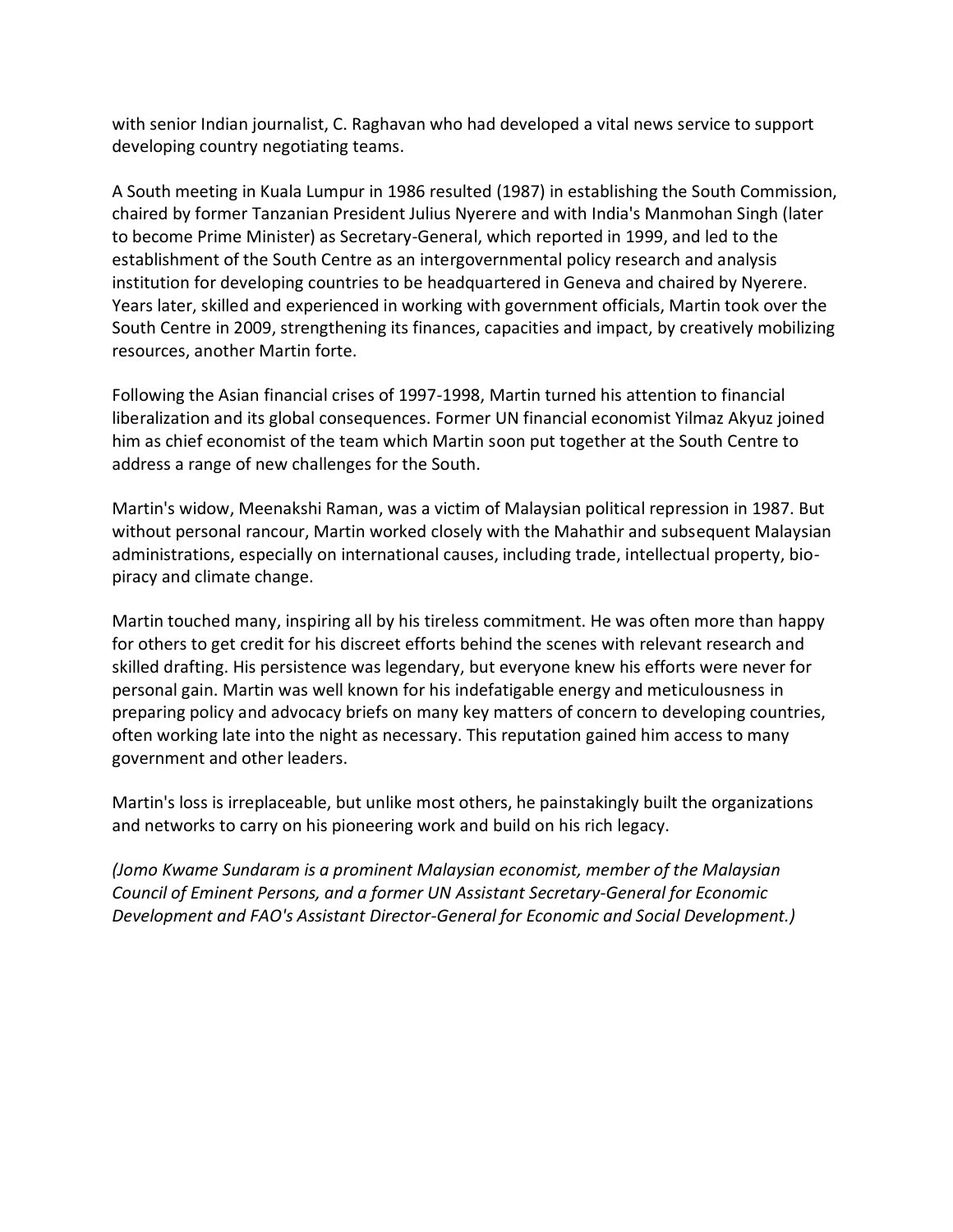## <span id="page-17-0"></span>**Martin Khor: Undaunted fighter for the poor and under-privileged**

Geneva, Apr (Yilmaz Akyuz and Richard Kozul-Wright) -- We are greatly saddened by the passing of Martin Khor, a long-time friend and colleague, an undaunted fighter for the poor and underprivileged, a passionate believer in a more balanced and inclusive multilateralism, a rare intellectual and eloquent orator, an icon of the Global South worthy of veneration, greatly respected for his struggle for justice and fairness against the dominance and double-standards of big economic powers.

A staunch multilateralist but against neo-liberal globalisation, after he became Executive Director of the South Centre in Geneva, Martin made the Centre an important voice in discussions on international trade and investment, intellectual property, health, global macroeconomics, finance, sustainable development, and climate change. During his tenure, the Centre extended significantly the scope and quality of its policy research and advice, building an enhanced reputation and level of trust among developing countries in the struggles to protect and promote their interests.

*(Yilmaz Akyuz is a Former Director, Globalization and Development Strategies Division, UNCTAD, and Former Chief Economist, South Centre, Geneva. Richard Kozul-Wright is Director, Globalization and Development Strategies Division, UNCTAD, Geneva).*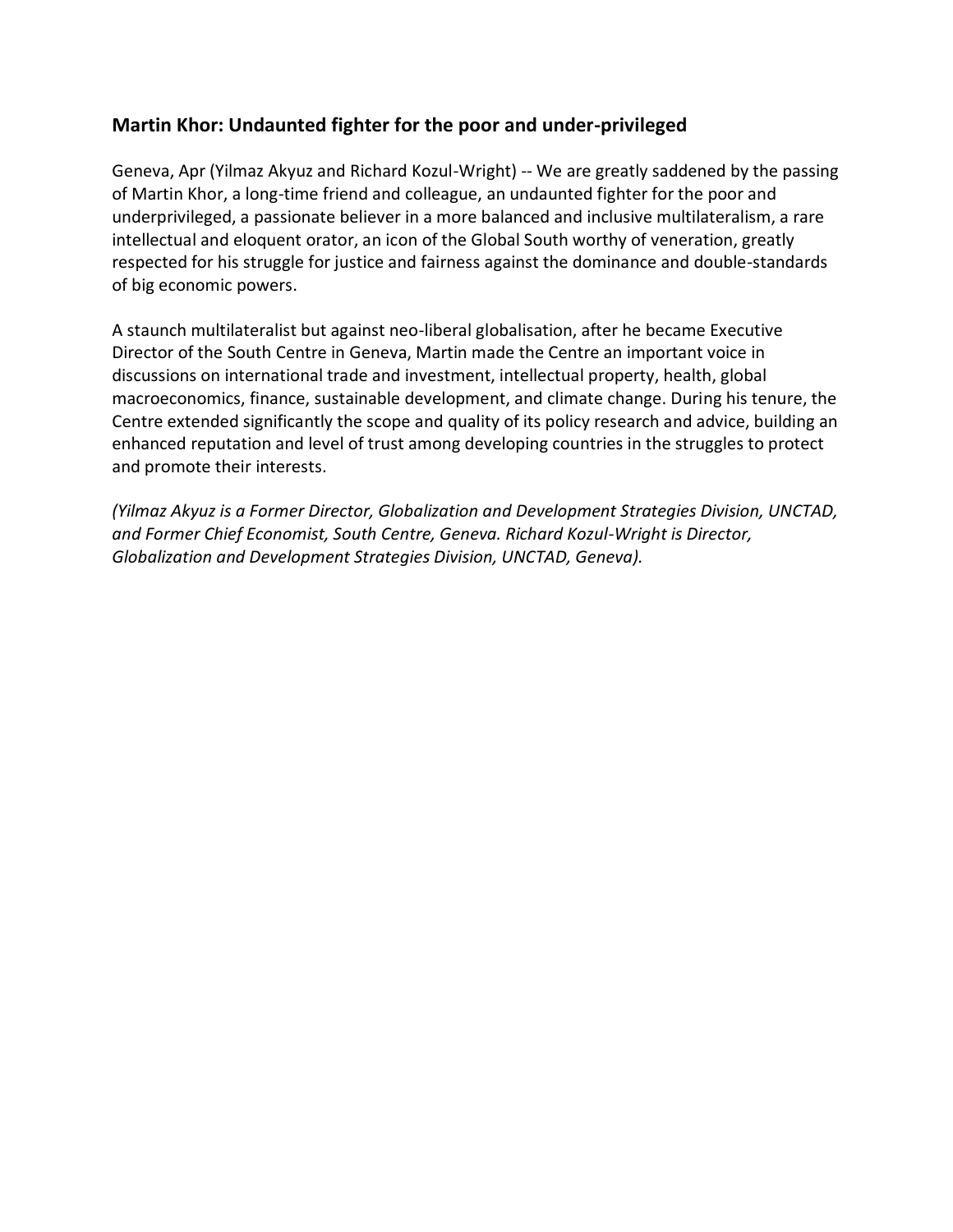## <span id="page-18-0"></span>**Martin Khor: Life extraordinaire, tireless supporter of alternative ideas**

Geneva, Apr (Andrew Cornford) -- Martin's death is a sad event. But one also looks back on a life extraordinarily well spent as an effective initiator and director of organisations and projects, and perhaps most importantly as a tireless supporter of alternative ideas concerning economic and social development.

*(Andrew Cornford, a former senior economist at UNCTAD and now a Research Fellow at the Financial Markets Center, contributes to SUNS on financial market issues.)*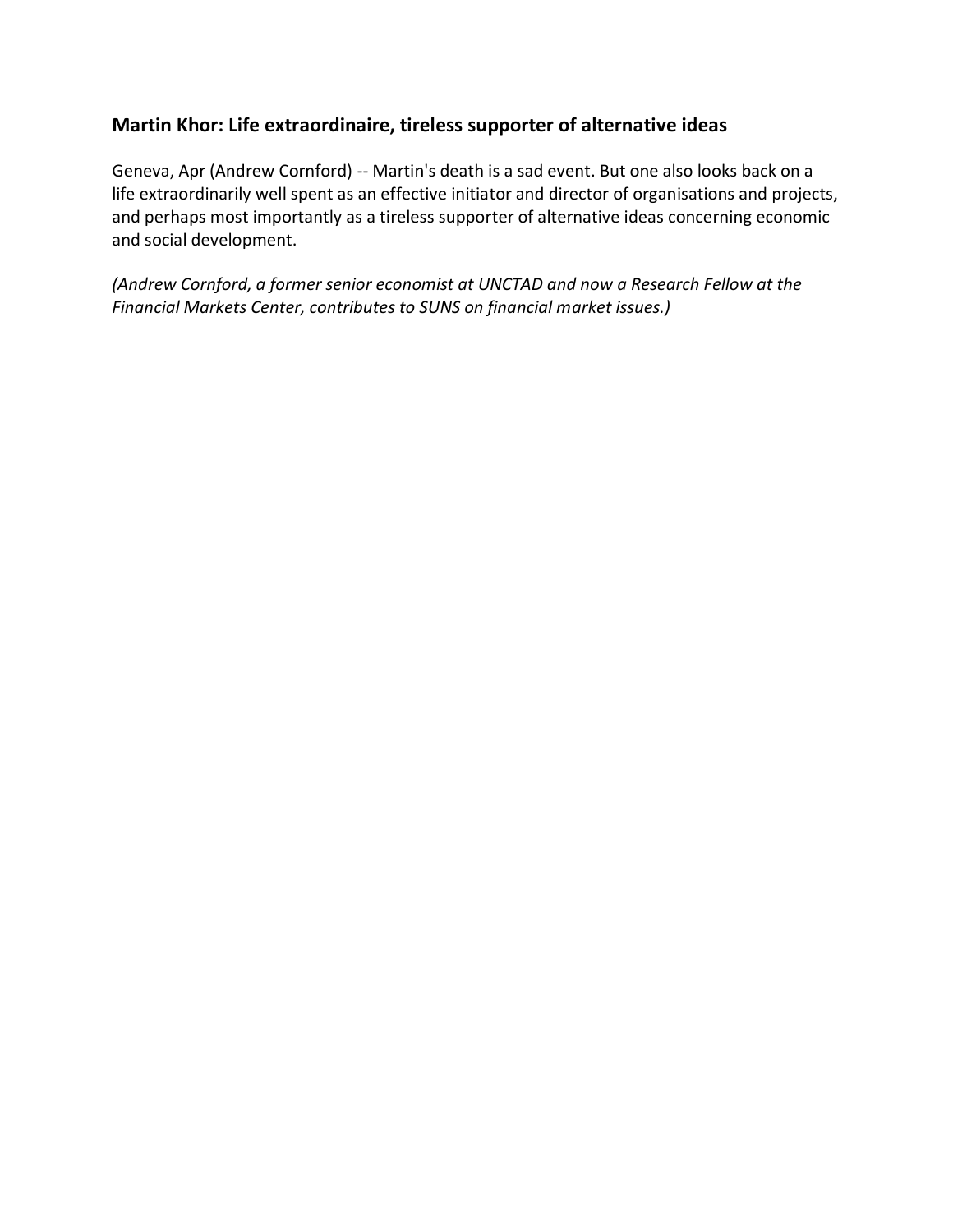## <span id="page-19-0"></span>**Martin Khor: An intellectual giant and a legend**

Penang, (Gurdial Singh Nijar) -- Martin Khor passed away in the early hours of April 1, after a 5 year formidable struggle with cancer.

Martin, you will be remembered for your commitment to things that matter most in life. From the preservation of the local environment to the global attenuation of the hazards of climate change. Hence your crucial leadership of the Consumers Association of Penang (CAP) - which waged struggles to preserve the treasures and bounty of Penang - fighting against plans to "develop" Penang Hill, against hill slope construction, the reclamation of lands from the sea and mega projects.

From ensuring not only the national sovereign interest but more significantly the collective integrity of developing countries; marked by the greatest admirable feat: inspiring the creation of developing country blocs to face developed countries in international negotiations, starting from the 1992 Rio de Janeiro Earth Summit until the more recent 2010 Climate Change Agreement; with loads of other treaty negotiations in-between; primarily through the internationally renowned Third World Network (TWN) which he founded in 1984 together with his mentor the late S. M Mohamed Idris and other international luminaries; Martin cut a familiar figure with diplomats at the World Trade Organisation (WTO). I remember in the early 1990s he would drag me to the WTO building, overlooking the picturesque Lake Geneva, where we would sit patiently outside the negotiation room and rush to diplomats as they emerged, To hand them sheaves of Martin's well-prepared policy arguments on each issue of fundamental concern to developing countries - such as the need to limit the deleterious effects of IP for medicines and the like; thus did his reputation grow as an indefatigable aide to developing countries, earning him welcome access to the inner caucuses of third world governments, culminating in his appointment in 2009 as the chief of the South Centre, his term ended in 2015.

He was a constant at our ministries and agencies, reaching to the very top to push for national policy positions. I recall being invited together with Martin by the previous Pakatan Harapan government (May 2018 - March 2020) to address members of the Cabinet and the Attorney-General on issues relating to the ratification of the CPTPP, a trans Pacific trade agreement, where he lucidly recounted the downside of the dispute settlement mechanism which could impoverish developing countries in suits brought against the government if they carried out reforms in the national interest, which corporations claimed affected their economic interests.

Self- effacing, he pushed others to the forefront while providing the intellectual research and boost. Industrious, working overnight wherever he was to ensure key materials were in the hands of decision-makers in time; an Intellectual giant: with so many books, articles and a Star column to his name; caring and always lending a helping hand or ear to those around him.

Martin is truly, a legend in his lifetime and well after. Martin, rest in peace.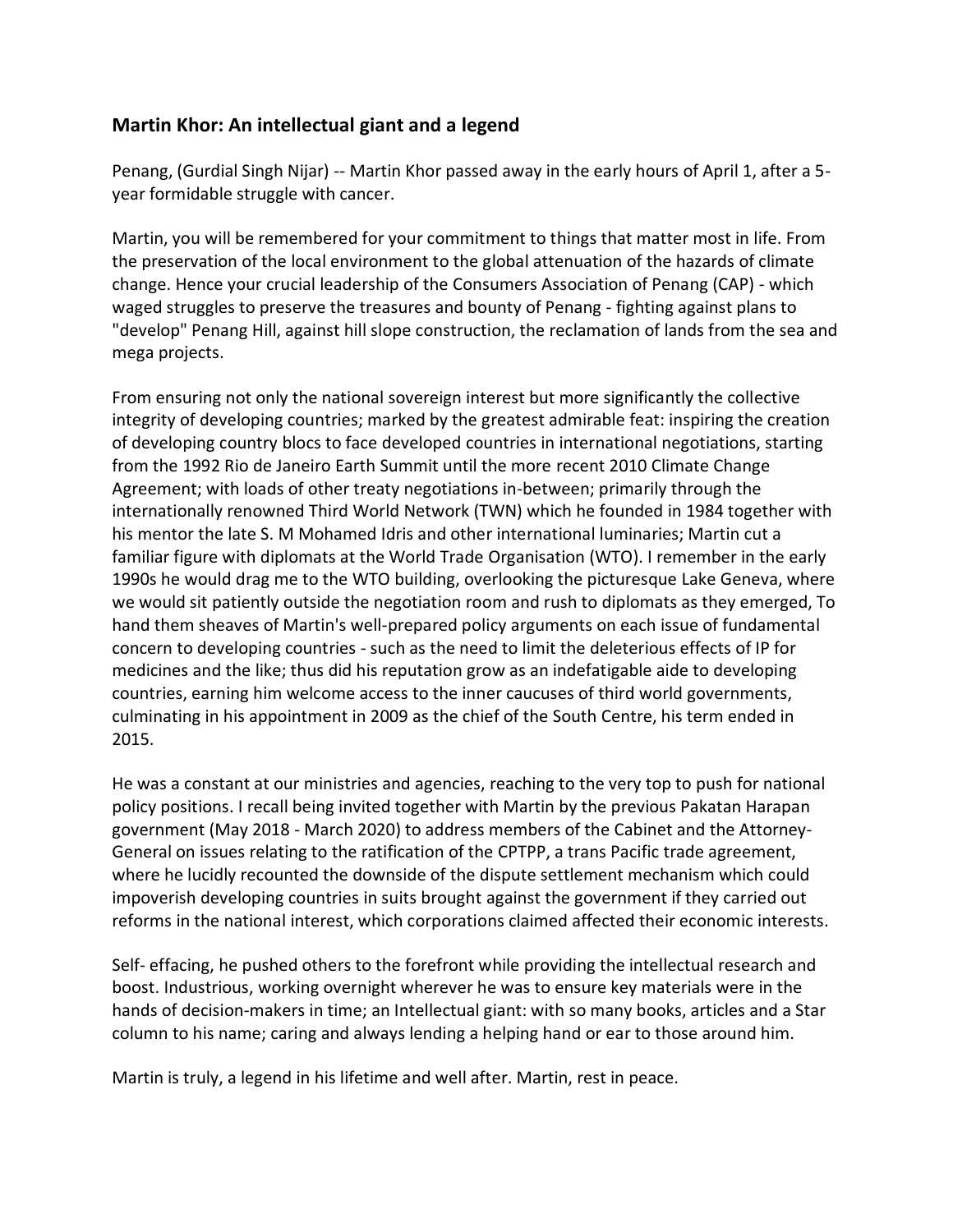*(Gurdial Singh Nijar, a prominent public interest lawyer, is an early associate of Martin in Malaysia.)*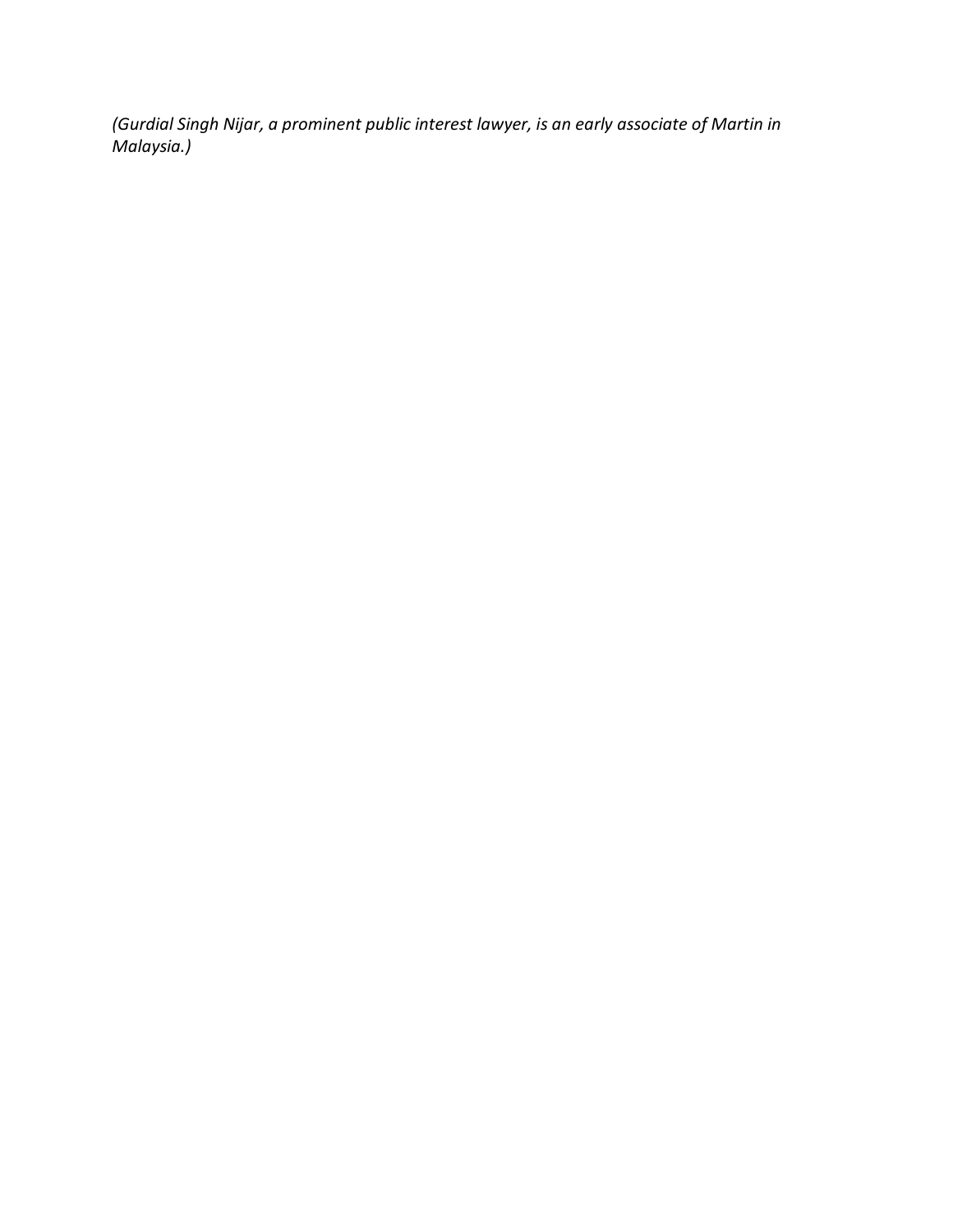## <span id="page-21-0"></span>**Martin Khor: Inspiration to all in global development fight**

New Delhi, Apr (Jayati Ghosh\*) -- Martin was an inspiration to all of us, because of his steadfast commitment, indefatigable energy, infectious enthusiasm and truly impressive capacity for hard work. His dedication to countries of the Global South was strong and his tenacity ensured that he would carry on and keep pushing a progressive agenda despite all obstacles. In addition to his sharp mind and analytical abilities, he also brought humanity and humour to his work. It is difficult to imagine the world of global development fighters without him. We will miss him greatly, even as we continue to benefit from his work.

*(Jayati Ghosh is Professor of Economics, Jawaharlal Nehru University, New Delhi, and Executive Secretary, International Development Economics Associates - [www.networkideas.org\)](http://www.networkideas.org/)*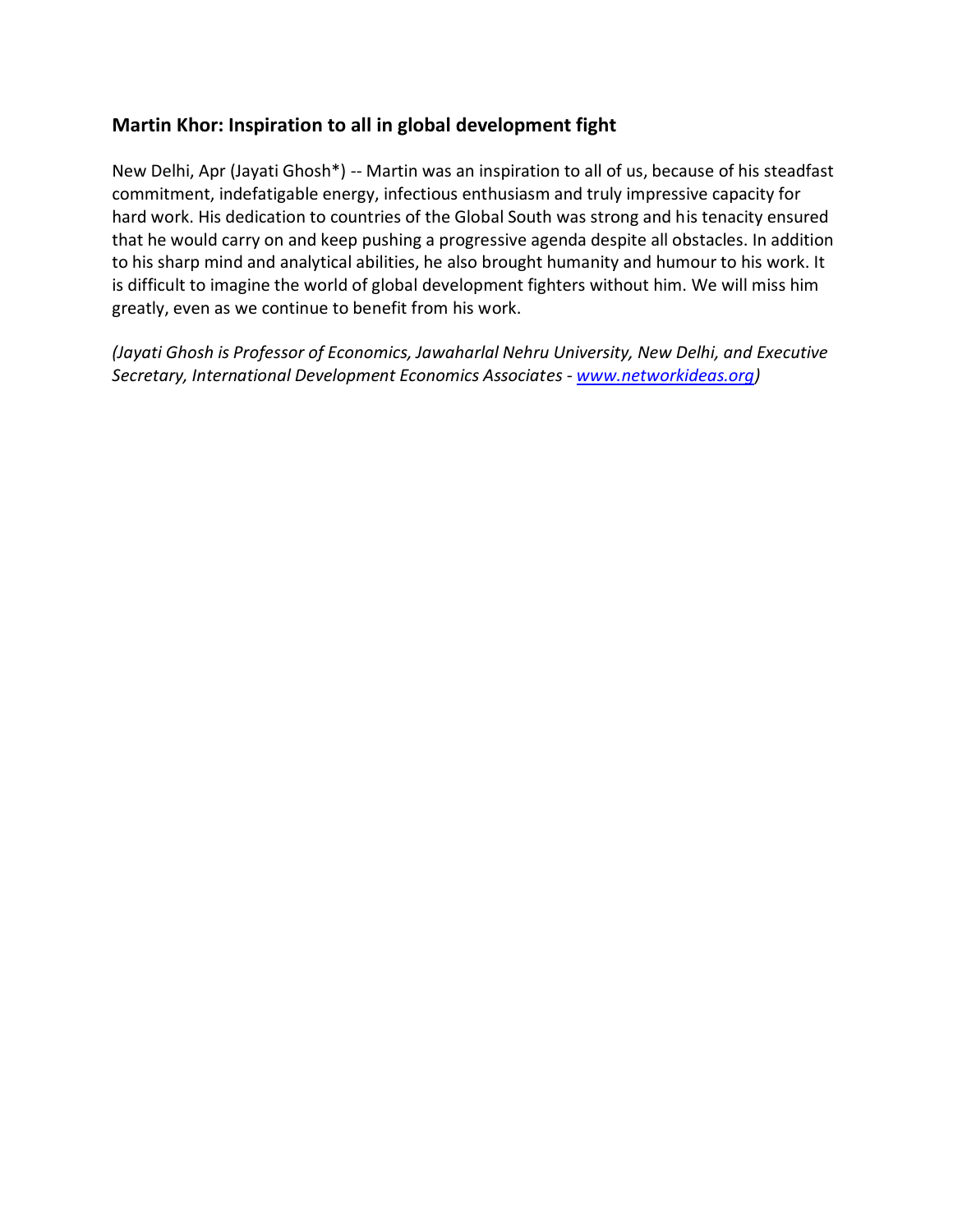## <span id="page-22-0"></span>**Martin Khor: Had profound understanding of North-South issues**

Jaipur, India, Apr (B. K Zutshi) -- Indeed, very sad to learn about Martin having passed on. I didn't know him personally that well, having met him only once in Jaipur some years back, when he was visiting here. However, I knew about his work for the developing countries, and found him quite charming with a profound understanding of North-South issues in trade and finance. May his soul rest in peace.

*(B. K. Zutshi was Indian Representative to GATT (1989-1994), and negotiated for India in the Uruguay Round, and also coordinated positions of developing countries in the negotiations, particularly in the area of services, culminating with the Marrakesh Treaty.)*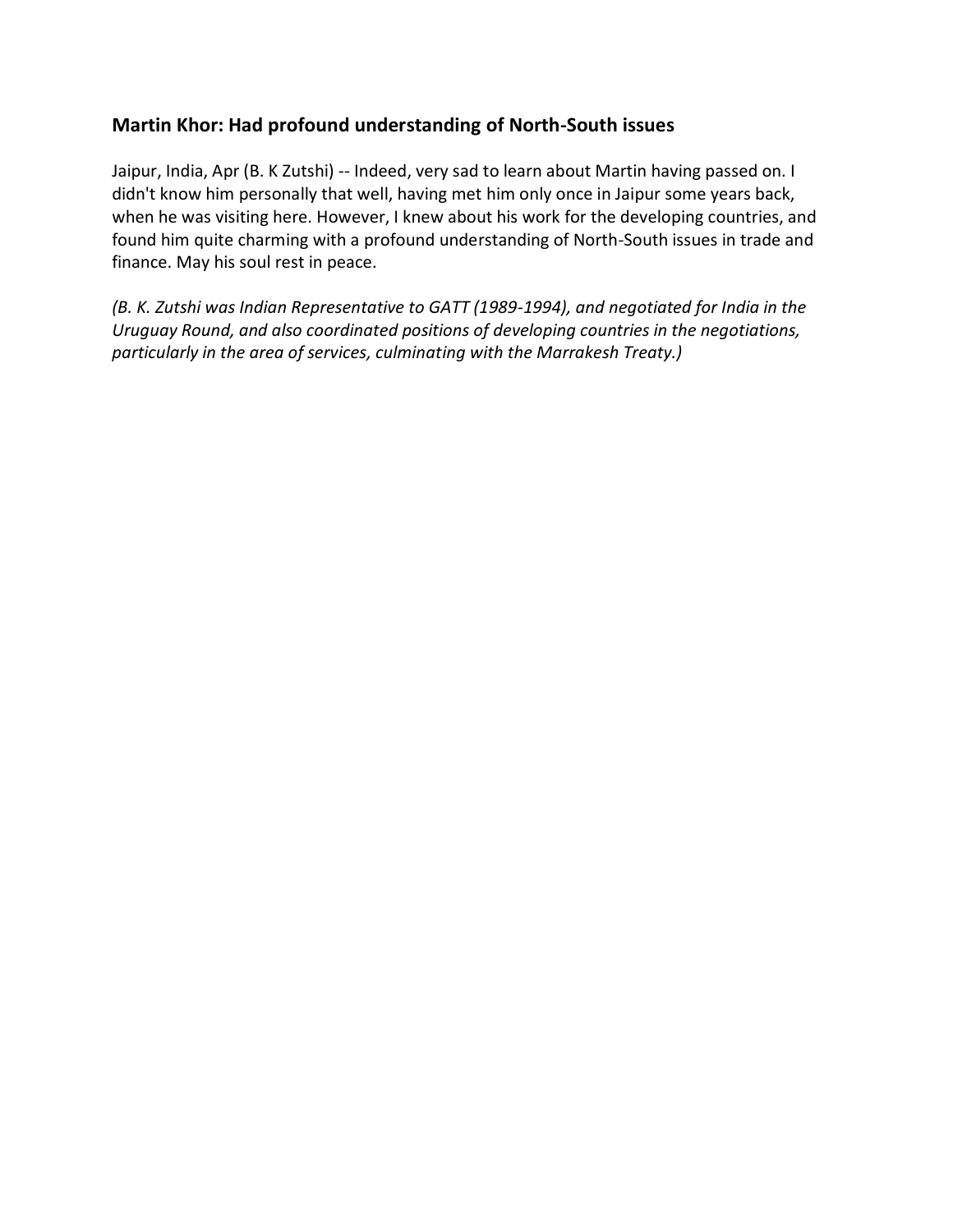#### <span id="page-23-0"></span>**Martin Khor: Deep commitment to his convictions**

Pune, India, Apr (S. P. Shukla) -- I saw the sad news about Martin, and it was a shock to me as he was much younger to me in age.

I had first met him in 1992 soon after my quitting the post of Finance Secretary to the Government of India and we became good friends at that very first meeting. I had been to Penang at his invitation for a seminar, but unfortunately got into an allergic bout of unceasing hiccups, and had to return mid-way during the seminar. At that time, Martin looked after me personally like an affectionate younger brother.

In the years that followed, he would always make it a point to meet up whenever he visited Delhi. Vandana and Meera Shiva too used to bring him along. He had the unique combination of straightforwardness and politeness, of deep commitment to his convictions and genuine respect for others.

I did not know about his illness, so the shock of the news is even more stunning. My profound condolences to the TWN and South community.

*(S. P. Shukla was India's Representative to GATT (1983-1989), and later Secretary to Government of India in Commerce and then Finance, before quitting government.)*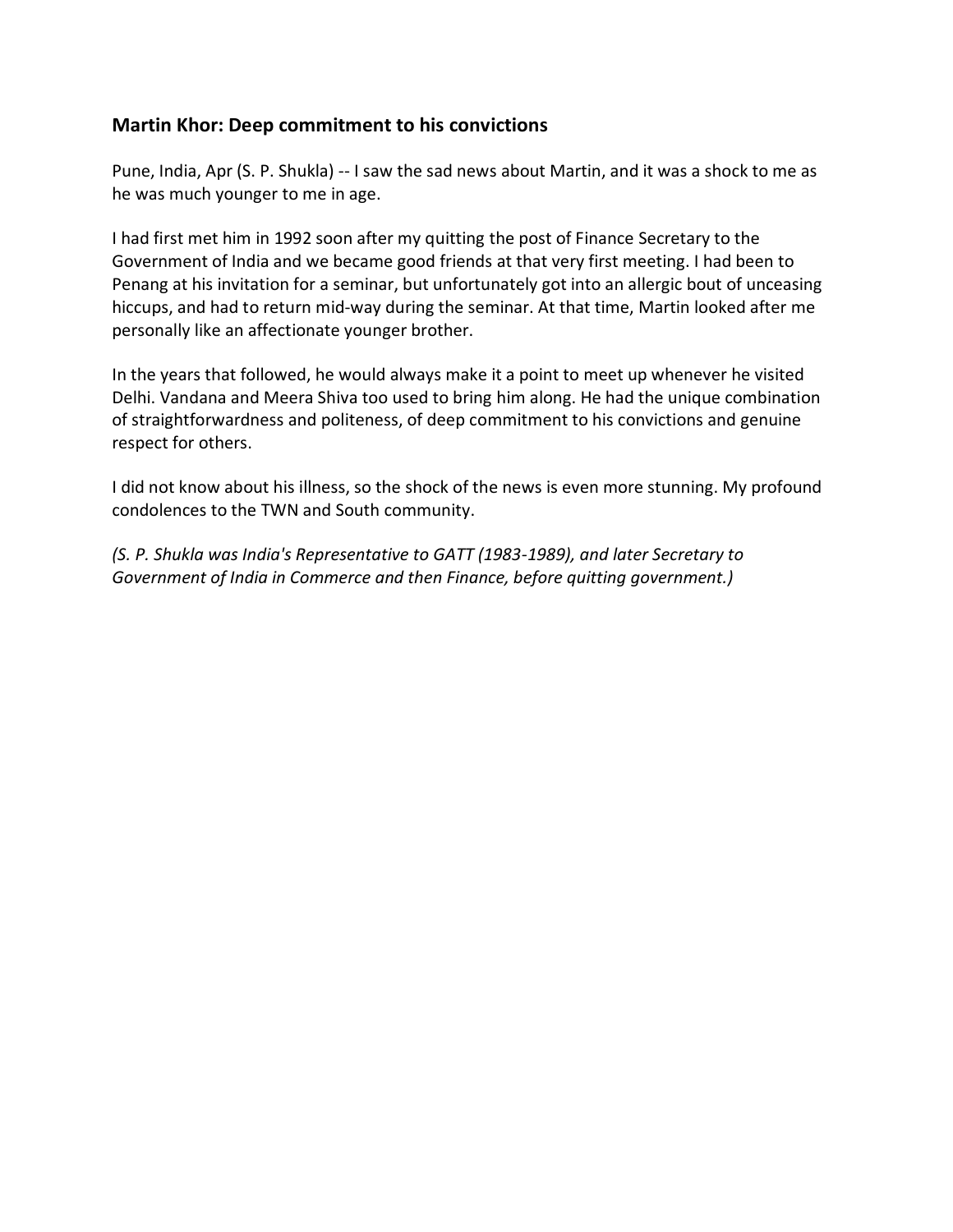#### <span id="page-24-0"></span>**Martin Khor: A tower of the Global South**

Hyderabad, Apr (Rammanohar Reddy) -- For those of us who started thinking about GATT issues in the late 1980s and then about global environmental changes and sustainable development, Martin Khor was a figure who loomed large. By then he was writing and speaking about these issues and clearing the fog surrounding the major proposals that were on the table both as part of the Uruguay Round and ahead of the 1992 Earth Summit at Rio de Janeiro.

That was also when the "Third World" was still a political bloc fighting multilateral institutions and multinational corporations. And the Third World Network which Martin Khor established along with Mohamed Idris of the Consumer Association of Penang was an important guiding light for researchers, activists and journalists interested in Third World.

I was lucky to be one of those who learnt from him and, more than that, personally benefited from his hand of friendship.

I came to meet Martin and Meena only in the late 1990s at Geneva when I would be covering WTO issues for The Hindu. That was the beginning of a-close-to-25-years of guidance and, I would like to think, friendship, too. Martin's clear thinking, his hard work and his energy to understand the minutae were amazing, all the while without losing the broad picture.

I was not the only journalist to learn much from him. I would think there were innumerable government officials, NGO activists and even ministers who benefited from his understanding of global economic issues.

As Martin shifted his interest to the environment and climate change, I had the privilege of publishing in the Economic and Political Weekly close to half a dozen of his detailed analytical pieces on climate change issues at UN conferences at Copenhagen, Cancun, Doha, Lima, and elsewhere. Those articles continue to be standout articles even a decade later for the insights they provided.

The word "irreplaceable" is a frequently used cliche. But not vis-a-vis Martin Khor, who is irreplaceable in the Global South.

*(Rammanohar Reddy is Editor of India Forum, and formerly Editor of "Economic and Political Weekly" and earlier Deputy Editor, The Hindu ).*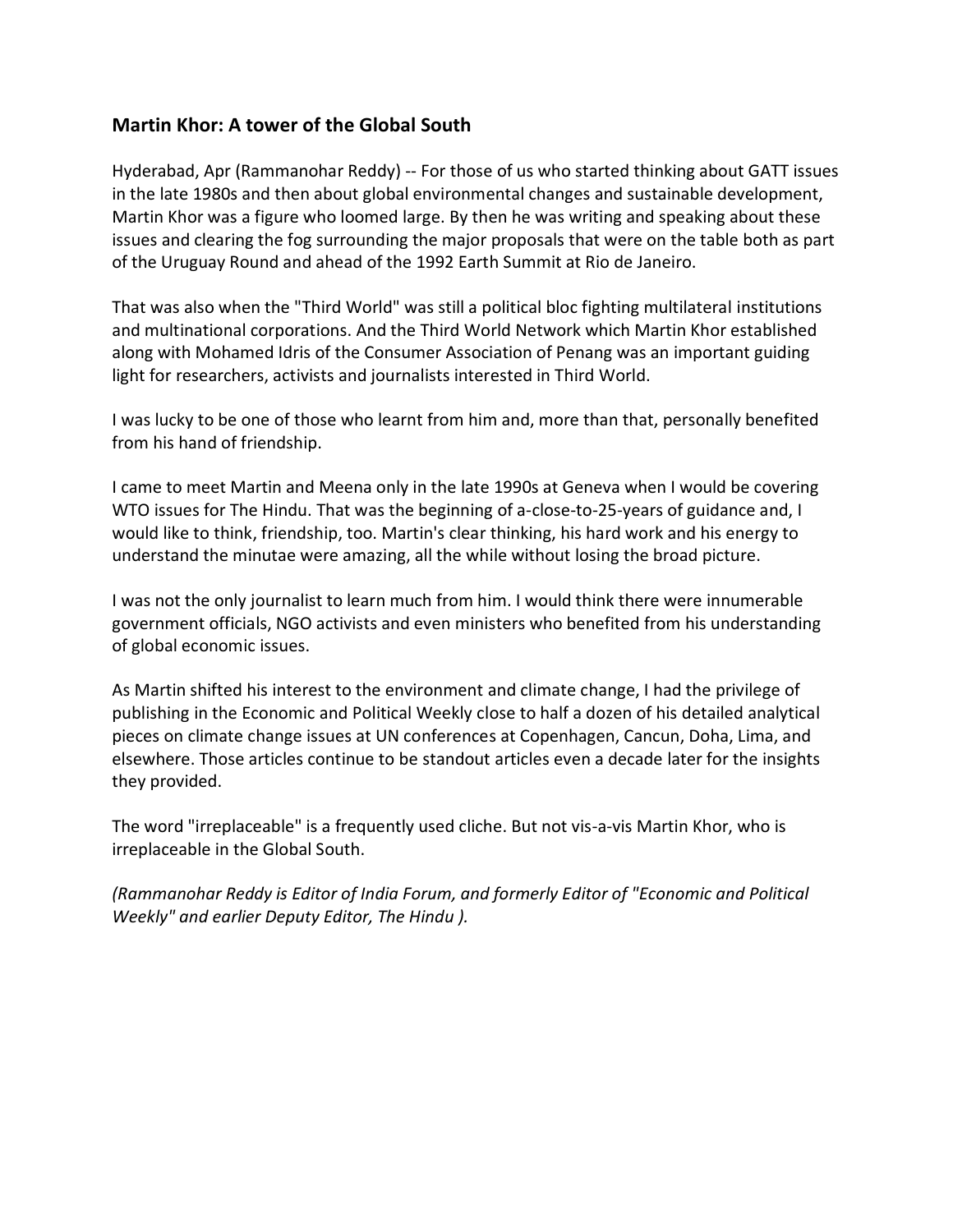## <span id="page-25-0"></span>**Martin Khor: Formidable campaigner and fighter**

New Delhi, Apr (Bhagirath Lal Das) -- Using sharp intellect, objective facts and persuasive capacity, Martin Khor was a formidable campaigner and fighter for the causes he had determined through reasoned thinking. His patience and humility facilitated his work and enhanced the effects of his efforts. I had the privilege of seeing all such qualities in him in full play for nearly twenty-five years, from 1995 onward.

Once, while sitting in a small office at UNCTAD in Geneva in 1996, I was writing papers explaining the provisions of various WTO agreements that had recently emerged. Suddenly I found Martin entering the room and taking a seat. He noticed a small slip of paper by my side where I had scribbled some short notes. On his enquiry, I explained to him that I was recording the deficiencies and imbalances I had noticed in the agreements. He had a quick glance at it and his eyes brightened. Barely concealing the agitation in his mind, he said these provisions were extremely unfair and harmful for the developing countries and must be brought to their notice. I said it would not be any use as the developing countries must be fully aware of it already. He disagreed and persuaded me to turn these scribbled notes into a short paper. Martin sent this paper to all the Missions of the developing countries in Geneva and invited them to a conference.

It was an eye-opener for me. The Ambassadors and other senior diplomats of developing countries took the matter seriously and many of them became convinced that it was necessary to make concerted efforts to bring about changes in the agreements. This was the beginning of the massive campaign to improve the agreements in order to eliminate/reduce inequities, deficiencies and imbalances.

Martin thought it was necessary to mobilise the civil society groups of the developing countries for this cause. He organised a week-long workshop in Penang, Malaysia, where members from about 50 civil society organisations of Asia, Africa and Latin America participated. They got deeply absorbed in this mission and decided to pursue this subject vigorously in their own countries and regions. This campaign got strengthened year after year, from one WTO Ministerial Meeting to the next, starting from the first in Singapore in December 1996. This initiative in the area of international trade is just an example of Martin's way of working towards his objectives.

He covered a wide range of areas for his action. While the main subjects mentioned above covered the areas of international trade in goods and services and also intellectual property rights (patents, copyright, etc), Martin's interest and sphere of activities spread to several other areas of deep concern to the developing countries: international financial institutions and their working, environment including climate change, condition of indigenous people, etc.

I was always fascinated to observe him working in these diverse fields with common approach and strategy. His first step would be to identify the inequities and imbalances through arduous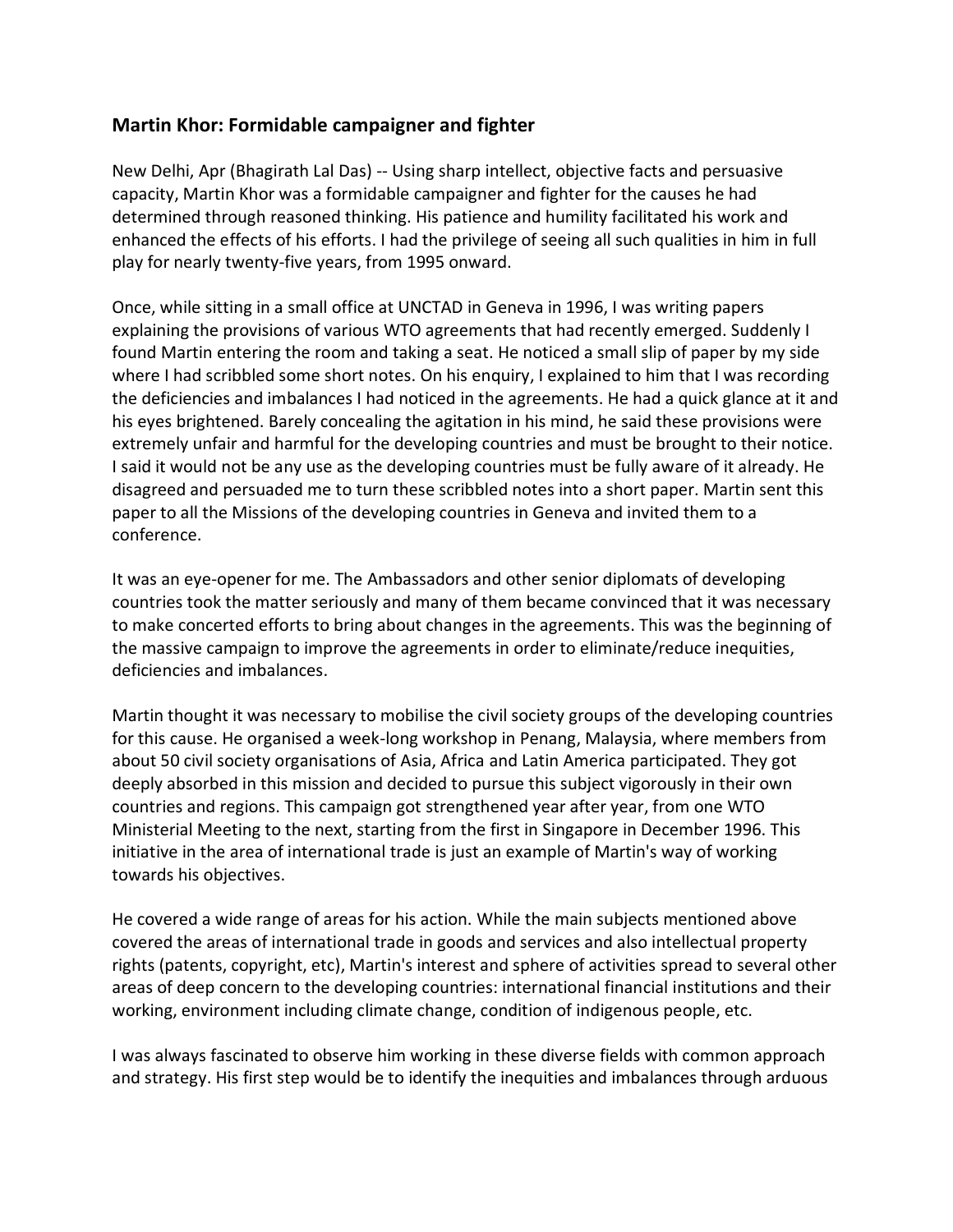studies and discussions keeping the focus on the interests of the developing countries. And there were many.

For example, in the area of agriculture, the developed countries had been permitted by the WTO Agriculture Agreement to continue with massive subsidies whereas the developing countries were prohibited from subsidising their farmers beyond a very small level. The option of the developing countries to impose quantitative restrictions on imports, while facing balance of payment problems was almost ended. In the area of intellectual property rights (IPR), the position of the patent holders had been strengthened, enabling them to charge exorbitant monopoly prices and royalties, resulting in high payments by the developing countries to the multinational firms of the developed countries. In the area of finance, the international institutions (IMF, World Bank) had made it a practice to put tough conditions on the developing countries while granting them loans, resulting in damaging effects on their economies. In the area of environment and climate change, while the developed countries had been primarily responsible for the deterioration of world climate over centuries since the first industrial revolution, they were now insisting on high responsibility of action by the developing countries which would severely restrain their options for industrial development.

These are only some illustrative examples of inequity and unfairness which agitated Martin's mind and made him identify the subjects for his attention. Having selected the subjects, he would identify experts and knowledgeable people and seek their support in preparing positions and arguments for correcting the situation. His next step would be to approach important policy persons in key developing countries: high officials, ministers and sometime even heads of governments. In these discussions he would be forthright and practical and not ideological or theoretical. For example, he would specially dilate upon how these issues were affecting that particular country and why it was necessary for them to get involved in efforts to bring about changes and amendments.

His next exercise would be with the international trade diplomats of the developing countries in Geneva on matters of trade, with the finance negotiators of these countries in international financial institutions and with the environment negotiators handling environment and climate change, and so on.

In all this process, his transparent sincerity and complete selflessness helped in generating confidence in the minds of the people he was interacting with.

He encouraged the developing country-negotiators to establish core groups among themselves for intensive negotiations and to form coalitions. He would back them up with the support of research papers, arguments and counter-arguments. He made strenuous efforts to organise repeated interface of the negotiators and policy officials with experts in these respective fields. With such back up support they felt encouraged and strengthened.

In all the stages of such intense exercise he would enlist the support of the civil society groups of the developing countries and often even of the developed countries. He would organise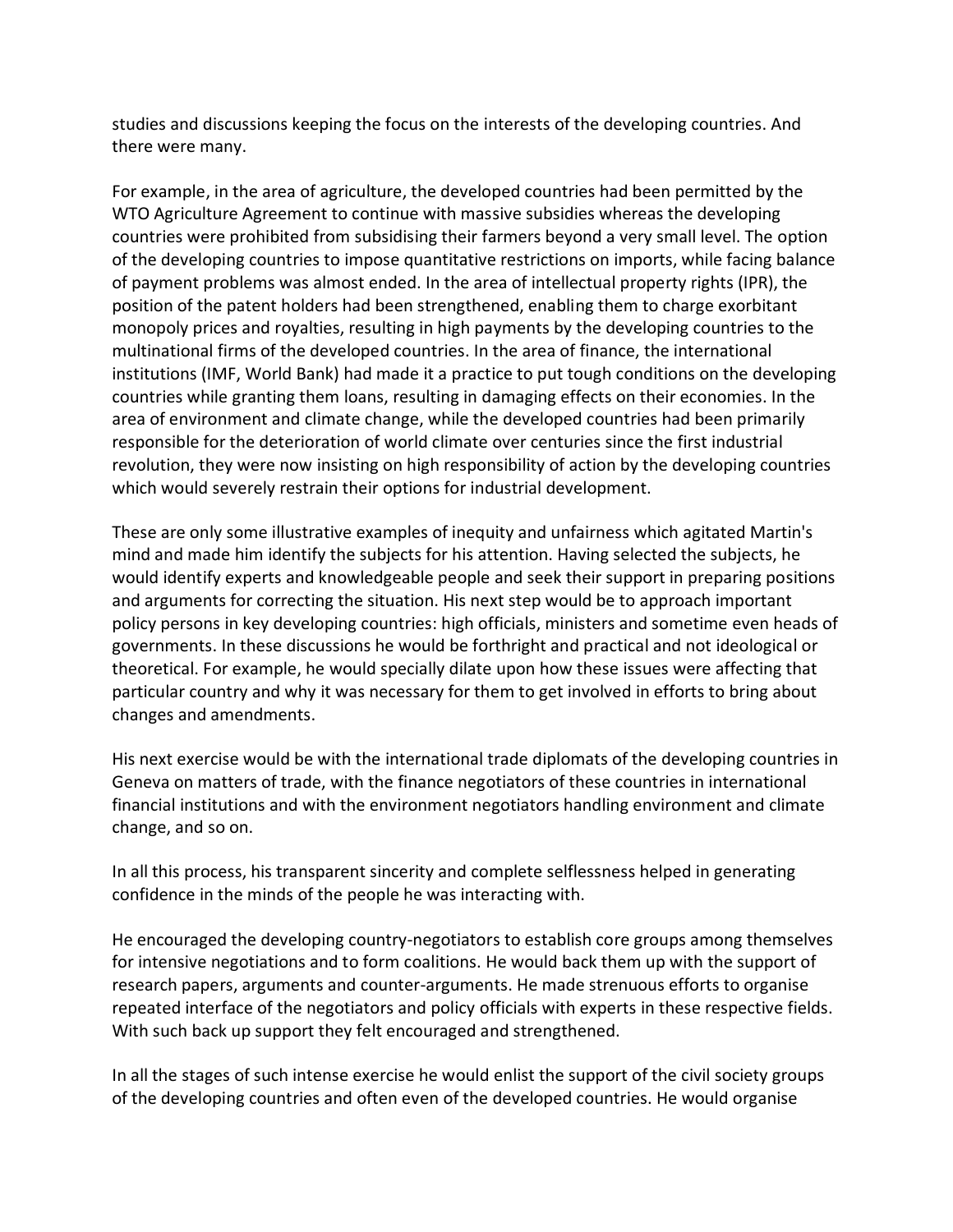workshops, seminars and even informal discussions involving the civil society organisations and the developing country-negotiators and policy officials.

And while Martin was engaged in all this intense work he had absolutely no concern for his personal comfort or even his health. He never cared for recognition or reward; he was always ready to give credit to others. Positive results in favour of the developing countries, whenever they emerged, were his rewards. It is difficult for anybody to replace Martin and there will be a big void. Perhaps a group of persons with deep common commitment and complementary attributes could come together and take Martin's mission forward. That will be a befitting tribute to Martin and his legacy.

*(Bhagirath Lal Das is former Representative of India to the GATT, Secretary to the Government of India, and then headed UNCTAD's Division on Trade.)*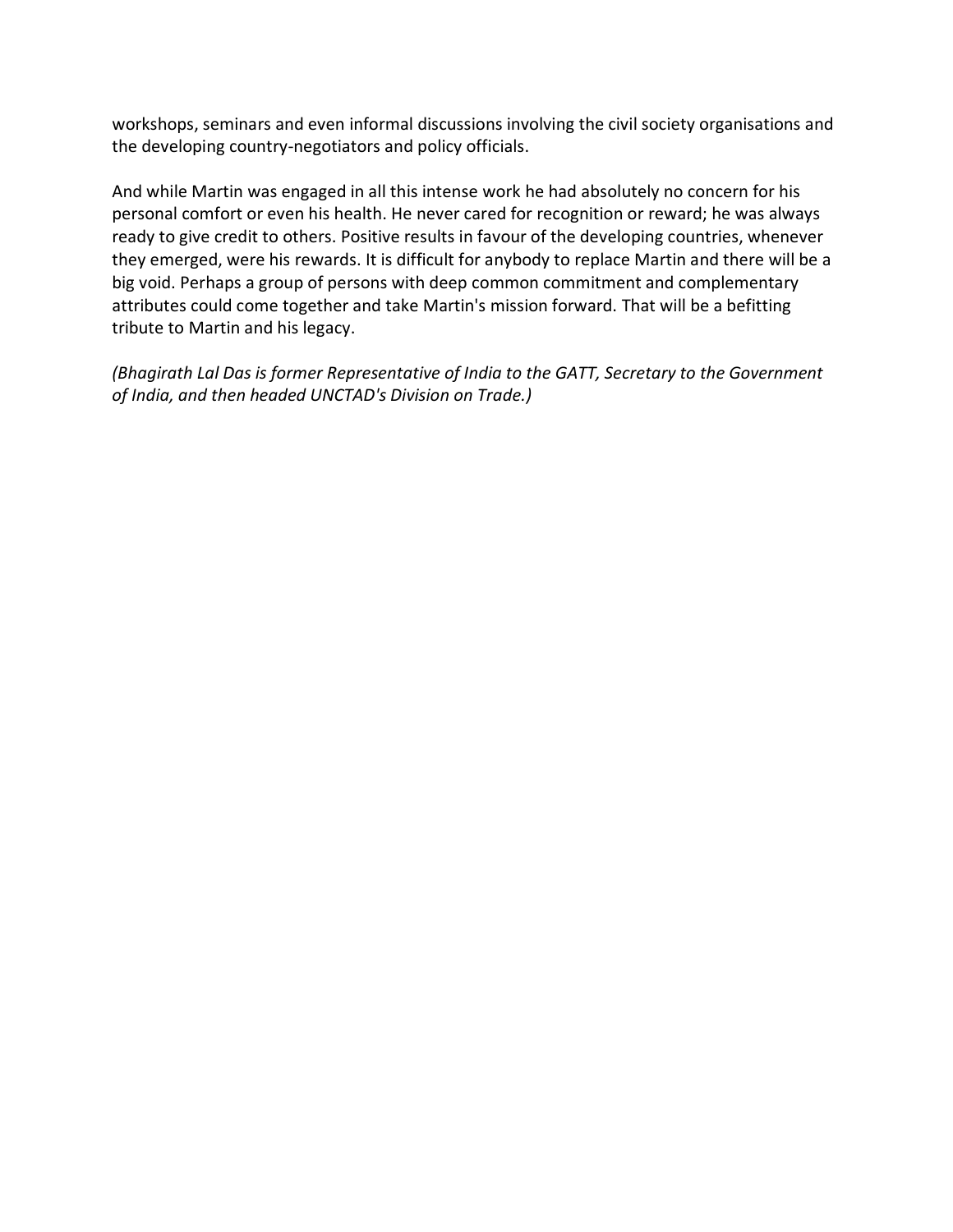## <span id="page-28-0"></span>**Martin Khor: Champion of South-South Cooperation**

New Delhi, Apr (Hardeep Singh Puri\*) -- Deeply saddened to know that Martin Khor has passed away,

Both Lakshmi and I knew him in his various Avatars in Geneva and New York. He will be particularly remembered as a renowned Development Economist and champion of South-South cooperation.

Martin threw his heart and soul into supporting the cause of the developing countries of the South in international trade and finance negotiations. . We offer our condolences to his family. He will be missed. RIP

(\*Hardeep Singh Puri, former Indian diplomat, is India's Minister of State (independent charge) for Civil Aviation, Housing and Urban Development, and Minister of State for Commerce and Industry. Lakshmi Puri, his wife, was Assistant Secretry-General at UN Women and prior to that, Director at Unctad's Division on Trade.) +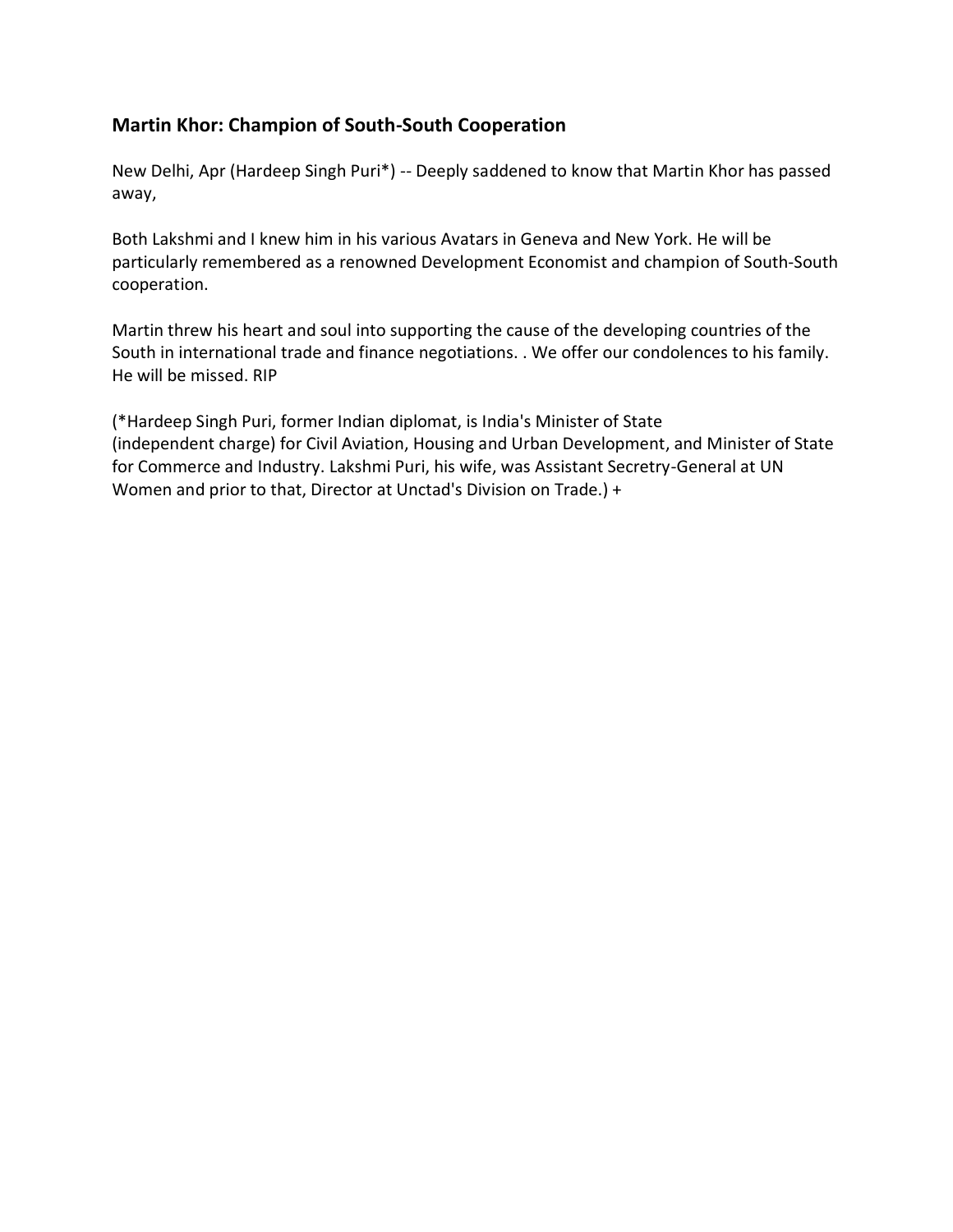## <span id="page-29-0"></span>**Martin Khor: An irreplaceable leader, trusted by all CSOs**

Auckland, New Zealand, Apr (Prof. Jane Kelsey) -- When someone who has left an indelible footprint on the world has left us, it is like a giant totara tree falling in the forest.

Martin has been a leader as long as I have known him. He provided wisdom, strategic insights, intellectual rigour, and political instincts that we all trusted. I first met him at Brussels in 1990 at an activist meeting in the middle of the Uruguay round, when he initiated us into the arcane world of what was being planned in the name of "trade", especially this bizarre notion of "trade in services". Along with stalwarts like Raghavan and a handful of others, Martin helped to build the foundations for campaigns against the WTO, MAI, GATS 2000, and so many others that have followed.

He has done his work. It is time for him to rest. We will miss him terribly. He is irreplaceable. But we need celebrate his life and honour it by building on the platform he created in the decades ahead.

*(Jane Kelsey is professor of law at the University of Auckland, New Zealand.)*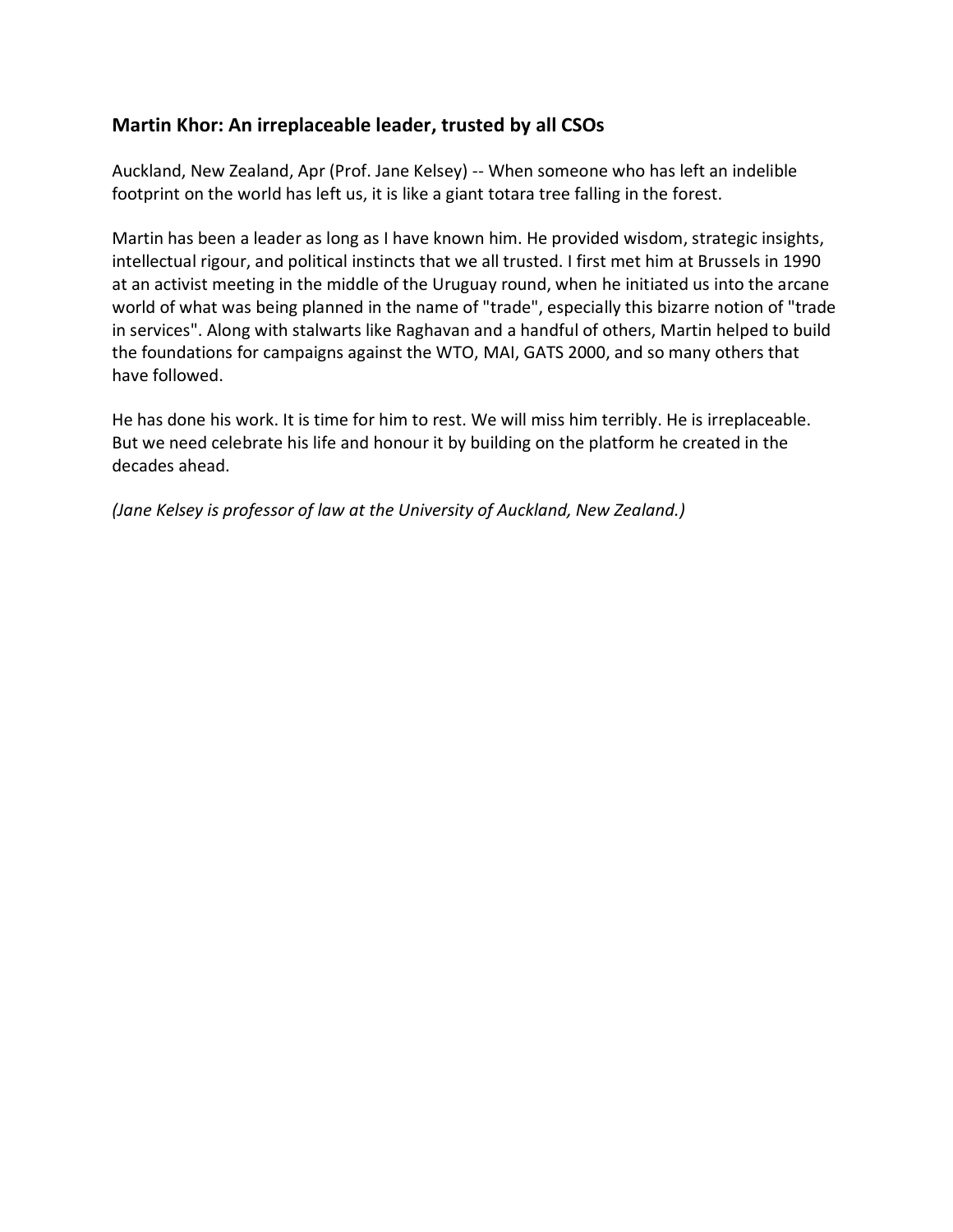### <span id="page-30-0"></span>**Martin Khor: His legacy, example will help to shape a better world for all**

Geneva, Apr (Vicente Paolo Yu) -- Martin Khor, by his writings, work and activities at TWN, encompassing a vast array of issues and subjects, proved to be seminal and inspirational for a whole generation of activists in the Global North and the Global South engaged in a common fight against corporate- and finance-driven global economic integration that adversely affected the economic, social and environmental rights of the poor in developing countries.

A big part of Martin's work involved encouraging and supporting developing countries to work together in protecting and promoting their common development interests in the global arena.

This work received a big boost when in March 2009, Martin took office as the third Executive Director of the South Centre, and worked in that capacity from March 2009 to June 2018. Even earlier, he was a member of the first Board of the South Centre under its first Chairman, former Tanzania President Mwalimu Julius Nyerere.

As Executive Director, Martin put the Centre on a stable footing both financially and institutionally. This enabled the Centre to respond more effectively to the needs of developing countries for policy research and direct technical assistance on a wide range of multilateral negotiations as well as national policymaking.

Martin saw and acted on the potential of the South Centre to serve as the South's vehicle to promote Southern solidarity, to pursue systemic and structural changes in the global system to address historical and current inequalities within the framework of social and economic justice and environmental sustainability. He implemented all this by combining and articulating the policy research and analysis of the Centre and other Southern institutions on multilateral development issues, with effective policy and technical support by directly working with developing country governments, civil society, and other actors in international negotiations and national policymaking. He encouraged developing country governments to work together to address the power and institutional imbalances existing in international institutions and global governance dynamics in favour of the Global North.

Under his leadership, the South Centre supported developing countries in strategically highlighting development policy and structural approaches to address systemic inequalities in the global arena. He expanded the Centre's institutional coverage from mostly trade-related issues (including WTO, EPAs, IPRs) in the pre-2009 period to include, post-2009 to 2018, global macroeconomic and finance, debt, tax, investment, sustainable development, climate change, disaster risk reduction, agroecology, biodiversity protection, antimicrobial resistance, and global health issues.

Under him, the Centre worked with developing countries in the conceptualization of the SDGs, on international tax cooperation, more directly on the right to development, human rights obligations of transnational corporations, and unilateral coercive measures, for developing countries to see health as part of their development policy arsenal.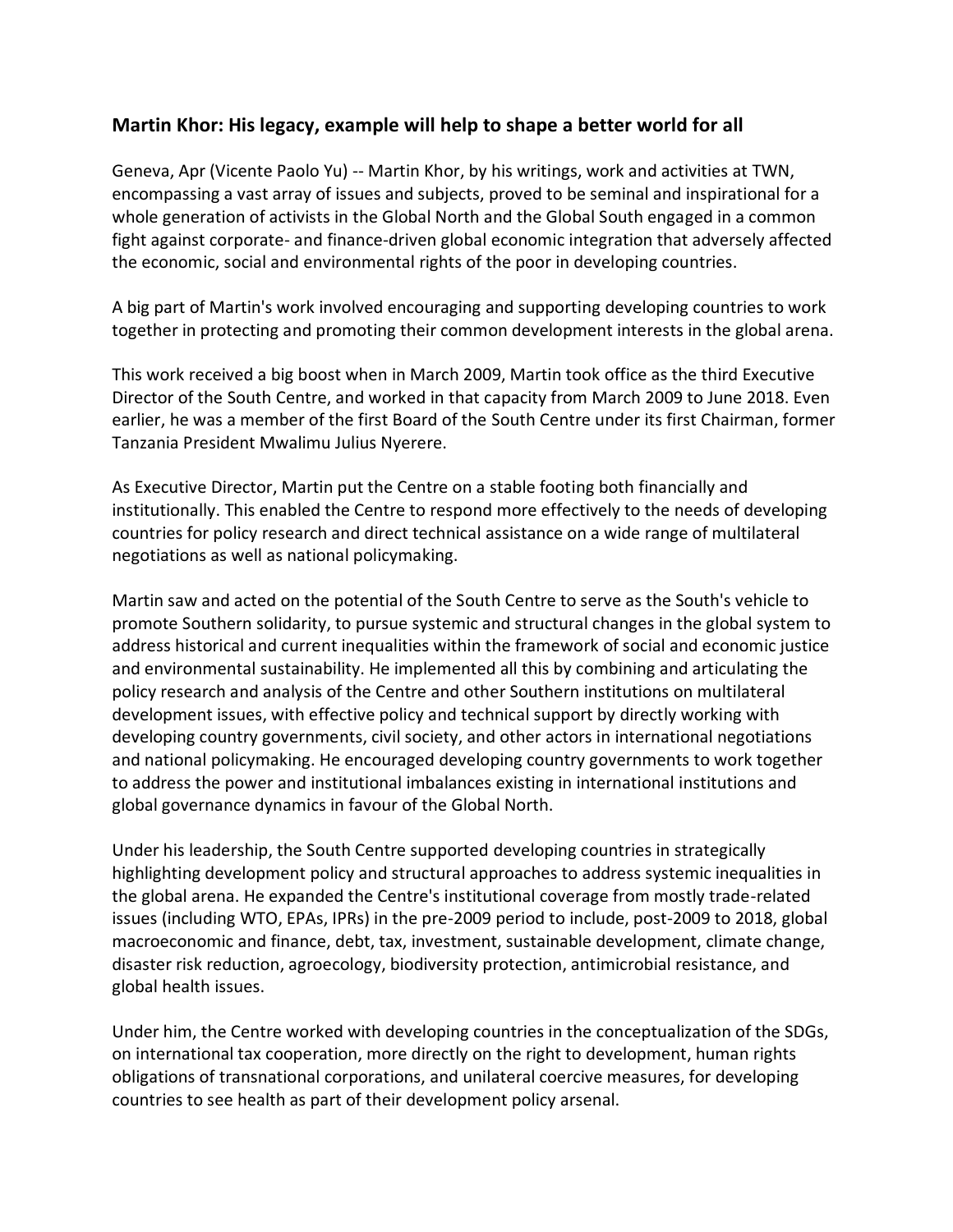On climate change, Martin championed the articulation of a development and environmental equity-oriented approach to the climate change problematique and the fostering and development of developing country perspectives in the climate change negotiations that were reflected in the outcomes of climate change negotiations under the UNFCCC such as the 2015 Paris Agreement.

Martin was a strong believer in the value of South-South cooperation and solidarity around the South's common development interests as a means for bringing about change and making developing countries stronger. In all these areas of work, he sought to foster a better dialogue between developing country governments and civil society, thereby also impacting the global narrative on these issues.

His engagement with developing country governments on multilateral and national policy issues sought to link issues of national development interest and impact to the underlying global systemic and structural conditions that gave rise to challenges or difficulties being faced by developing countries in achieving their national development objectives.

He did so in a way where complex international policy considerations were linked to concrete national development challenges; this made it easier for national policy makers to grasp the importance of fully engaging in multilateral negotiations and also made it easier for the diplomats and negotiators to explain the direct relevance of their multilateral negotiations work to their capitals.

Martin set the example that inspired us, his colleagues at the Centre, and to which we aspired in terms of work ethic, clarity of vision and mission, strong advocacy for the poor and the marginalized, especially of the Global South, and humaneness in leadership.

He showed us that development and equity-oriented policy research and analysis need to be paired with effective policy advocacy and partnerships among governments, civil society, trade unions, and social movements, in order to be able to effect policy change, create a better and more just world, and, more importantly, that it was not impossible to do so.

Martin's leadership of the South Centre was marked by effective and humane institutional management and governance, a focus on ensuring smooth human relations, a clear emphasis on effective and relevant policy analysis and policy advocacy in working with developing country governments, and a deep commitment to the Global South and to development equity and justice. He was inspiring to work with, given his work ethic, intellectual brilliance, commitment and passion.

His passing is a deep loss for all of us in the world of ideas and advocacy and in the world of activism for social, economic, and environmental justice and equity. His legacy and example will continue to live on as we all seek to shape a better world for all for today and tomorrow.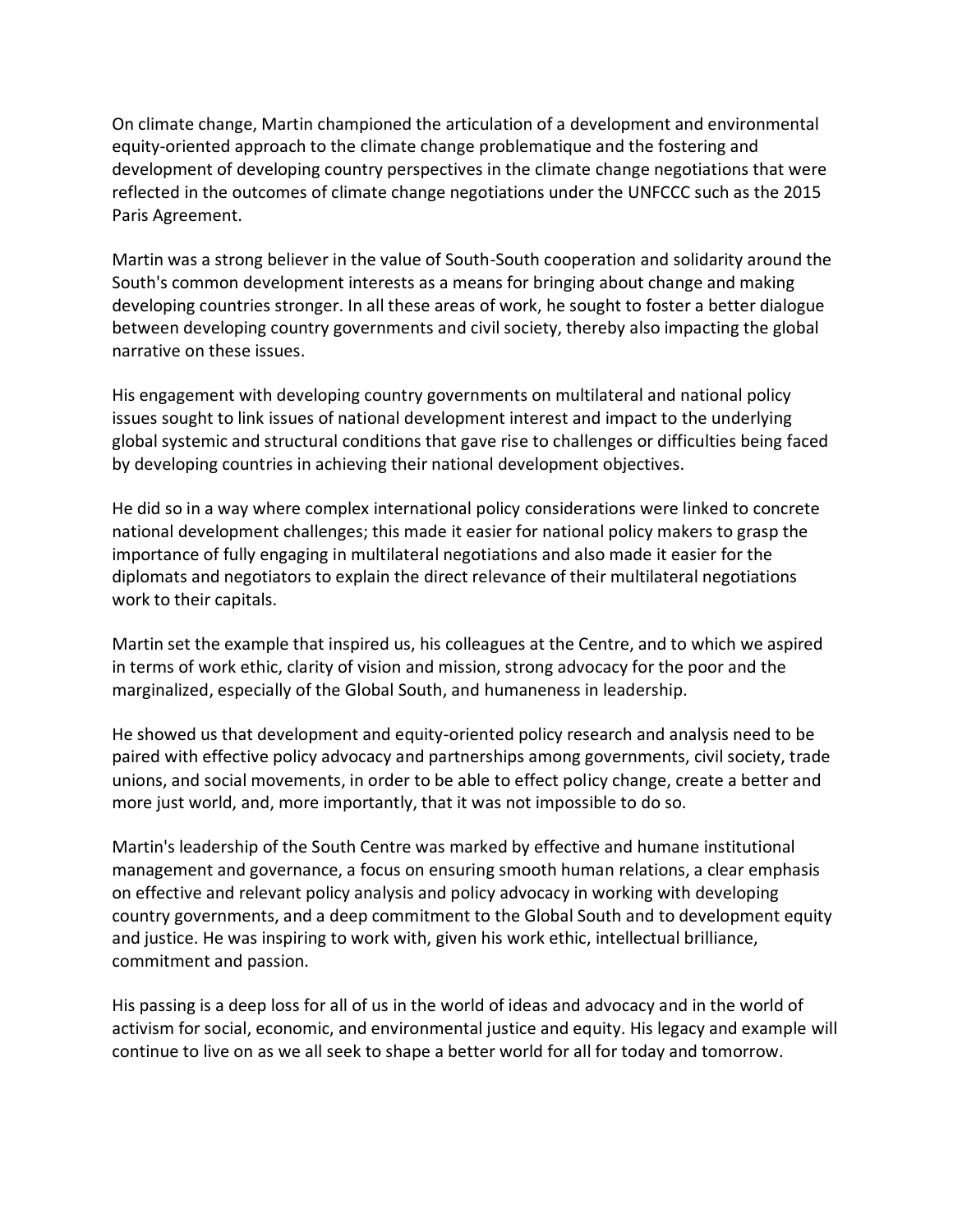*(Vicente Paolo Yu III held various offices at South Centre from 2002, including as Head of Administration (2010-2016) and as Deputy Executive Director (2016-2018).*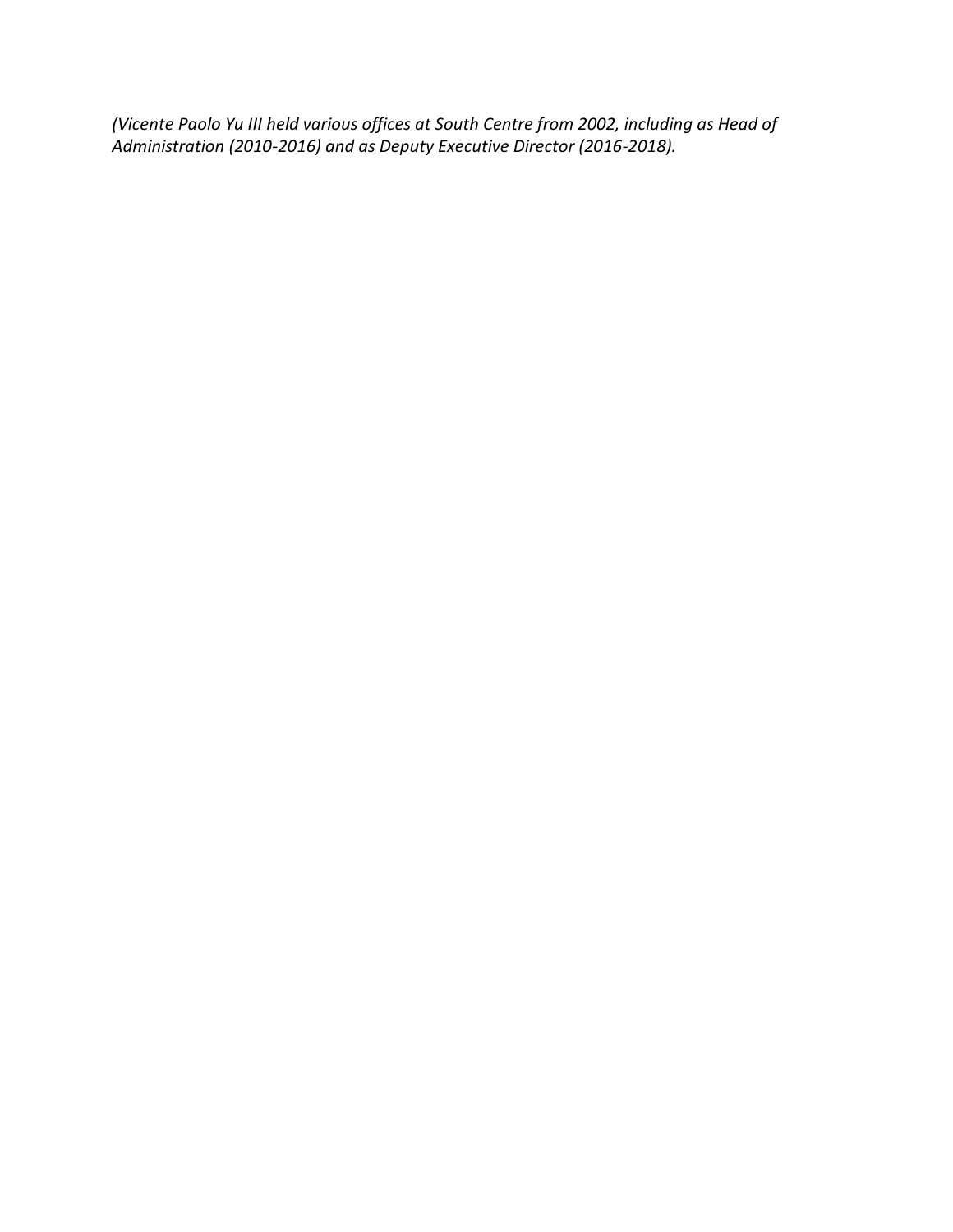## <span id="page-33-0"></span>**Martin Khor: A tireless defender of the Third World**

Geneva, Apr (Kanaga Raja) -- I had known and worked with Martin Khor for more than 20 years and was deeply saddened when I heard of his passing away.

When I joined Third World Network (TWN) back in 1994, I had some basic understanding of the issues that TWN was working on, such as trade and development, environment, money and finance etc.

However, I developed a much deeper understanding of these issues from the articles and papers that Martin used to write for TWN as well as hearing him talk passionately about these issues.

It was Martin who asked me in 1996-97 to take on the task of editing TWN's fortnightly, the Third World Economics (TWE), when its previous editor left TWN.

It was through editing TWE, that I had the opportunity of reading the articles written by Mr Chakravarthi Raghavan, then Editor-in-Chief of the South-North Development Monitor (SUNS), and these gave me even greater insights into the workings of the World Trade Organisation (WTO) as well as other issues.

It was also Martin who arranged for me to go to Geneva, first in 1995 and numerous times later on, to help out Mr Raghavan with the production of the SUNS.

Later, in 2001, I came to Geneva and began working full-time with Mr Raghavan, eventually taking on the editorship of the SUNS in 2008 from Martin, to whom Mr Raghavan had handed over responsibility in 2005 when he retired.

Some of my best recollections of working with Martin was when the both of us were covering various WTO meetings from 2005 until 2008. We would frequently hold discussions on what meetings to cover and who would write the article on any particular meeting, and I greatly valued his insights and suggestions.

Martin was a tireless defender of the Third World and he will be sorely missed.

*(Kanaga Raja is Editor of the SUNS.)*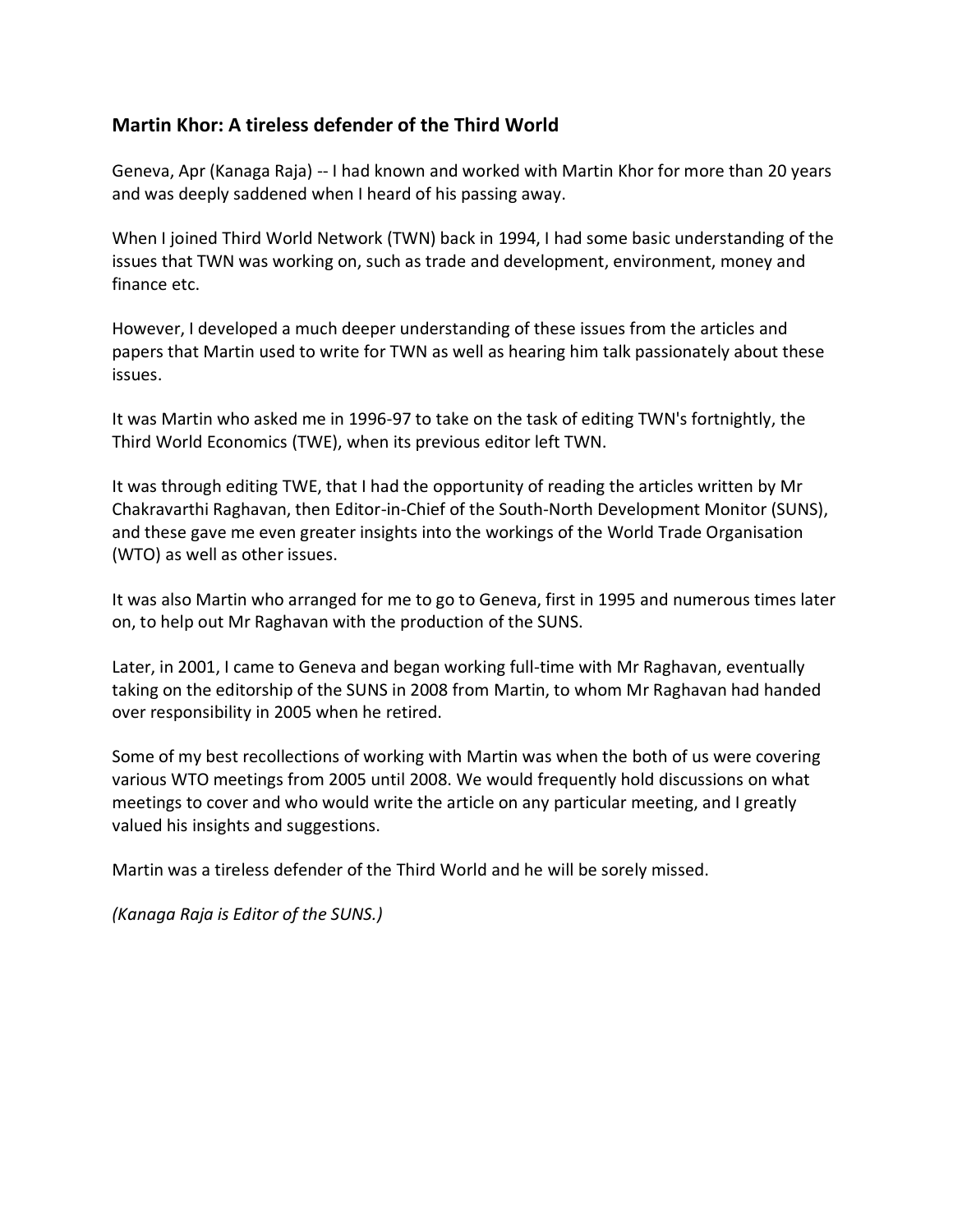## <span id="page-34-0"></span>**Martin Khor: Great helmsman in fight for trade-environment justice**

Geneva, Apr (D. Ravi Kanth) -- Almost 23 years ago, I received a telephone call from Martin Khor at Geneva. I had heard about him from then Indian ambassador to WTO, S Narayanan, and Mr Bhagirath Lal Das, former India's trade envoy to the GATT.

In one of my articles in 1996 on Trade and Investment in Asia Times, Bangkok, I had quoted Martin to argue that investment should never enter the newly established WTO because it is not a trade issue.

Martin, during that telephone call, said he wanted to employ me for six months to work at the Geneva-based South-North Development Monitor - SUNS. I accepted the offer thinking it would open my eyes to the workings of the WTO. And that is how I landed in Geneva. The six-month stint at SUNS during December 1997-May 1998, was very useful.

Martin and his wife Meena, would spend time with me whenever they visited Geneva, and would inquire about everything - from my stay in Geneva to the Kafkaesque world of trade negotiations at the WTO. Martin would often provide guidance and share views through his Socratic-like questioning on the dynamics of the multilateral trade negotiations.

Subsequently, after my stint at the SUNS, I had started writing for several media outlets - in India, USA, the Economic & Political Weekly (India), IPS, and Mint among others. Through it all, I kept up my wonderful relationship with Martin and we would spend time at the Press bar of the Palais des Nations. Invariably, he would start discussions, raising questions about the developments unfolding at the WTO.

The renowned Cambridge academic and teacher, Joan Robinson, once said that every fool can answer about everything, but it is only the wise person who would ask the right questions. Martin's questions vindicated that famous comment. He would raise pertinent questions that would force me to think about how decisions are reached at the WTO and why developing countries must always unite to stop the ugly outcomes at the global trade body, inimical to their needs and interests.

Unsurprisingly, for the WTO officials and trade envoys from the major developed countries, Martin posed a huge problem. Whenever I would check with the trade envoys from major industrialized countries for a clarification on stories I was writing, they would ask me whether Martin Khor has influenced me.

It was in 2001, at the fourth WTO ministerial meeting in Doha (Qatar), that I saw for the first time, Martin's enormous capacity for mobilizing to support the developing and poorest countries. Rammanohar Reddy, the former deputy-editor of the Hindu, and I would meet Martin to know what was transpiring in the closed-door negotiations at the ministerial meetings.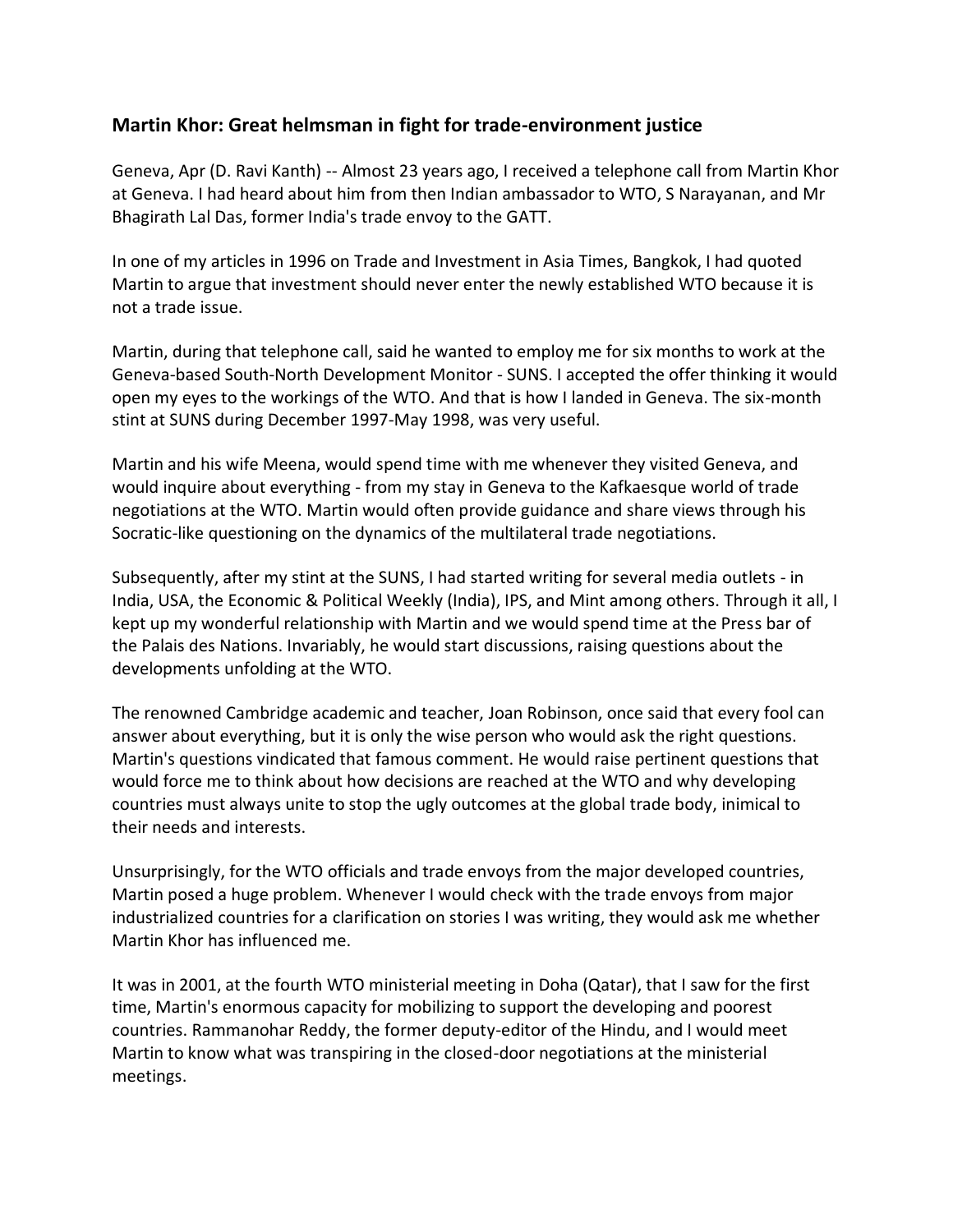He provided guidance to developing countries on how they should approach issues foisted by the major developed countries, particularly USTR Robert Zoellick and EU trade commissioner Pascal Lamy. These two had joined hands at Doha, to push controversial issues, the Singapore issues (first raised at MC1 in Singapore) such as Trade and Investment, Government Procurement, Competition Policy, and Trade Facilitation, that would enforce onerous disciplines on developing countries and arrest their development.

As all developed countries united under the leadership of Zoellick and Lamy at the Doha meeting, it was Martin who marshalled his intellectual resources to expose the fallacies of the arguments advanced by these big boys.

The four Singapore issues, however, collapsed due to the lack of "explicit consensus" at the WTO's ministerial meeting in Cancun, Mexico, in 2003. For those of us covering that meeting, it was evident that Martin's concerted mobilization efforts had brought about the requisite unity among the developing countries.

Subsequently, during meetings of the group of five countries - the US, the EU, India, Brazil, and Australia - in July 2006, Martin's facts and evidence-based proposals helped the former Indian trade minister Kamal Nath to pursue the developmental agenda in agriculture.

In 2008, when Martin was covering the mini-ministerial meeting among the US, the EU, Brazil, India, Australia, Japan and China, at the WTO, he and I often exchanged notes on the developments at the closed-door negotiations. It was an opaque meeting in which trade ministers of many countries were excluded while these seven countries discussed the major issues in agriculture for finalizing the modalities.

Between 2009 and 2015, while Martin focused his time on the global environment negotiations, I would reach him to understand the developments in the trade front. He would often advise me to leave the trade issue and start focusing on climate change negotiations. He would say the climate change negotiations are at the centre stage while trade negotiations are pushed to the back burner.

He would often tell me that the climate change negotiations are a major battle between the developed countries, who had created the global climate crisis, and the developing countries who are being asked to pay a price by undertaking onerous commitments even though they were not responsible for the crisis.

In 2015, at the insistence of Chakravarthi Raghavan, Martin asked me to write for SUNS again; and I met Chee Yoke Ling, the director of the TWN and began writing again for the SUNS. Even as he was battling against cancer, Martin would send his responses to my articles in both SUNS and in the Indian newspapers. Recently, he liked one of my articles in an Indian media, and wrote: "A very good article, Ravi. However, it is hard to read due to the many adverts popping up. Keep up your good work." Indeed, it is a badge of honour to receive from the man who brought me to Geneva and guided me from time to time.